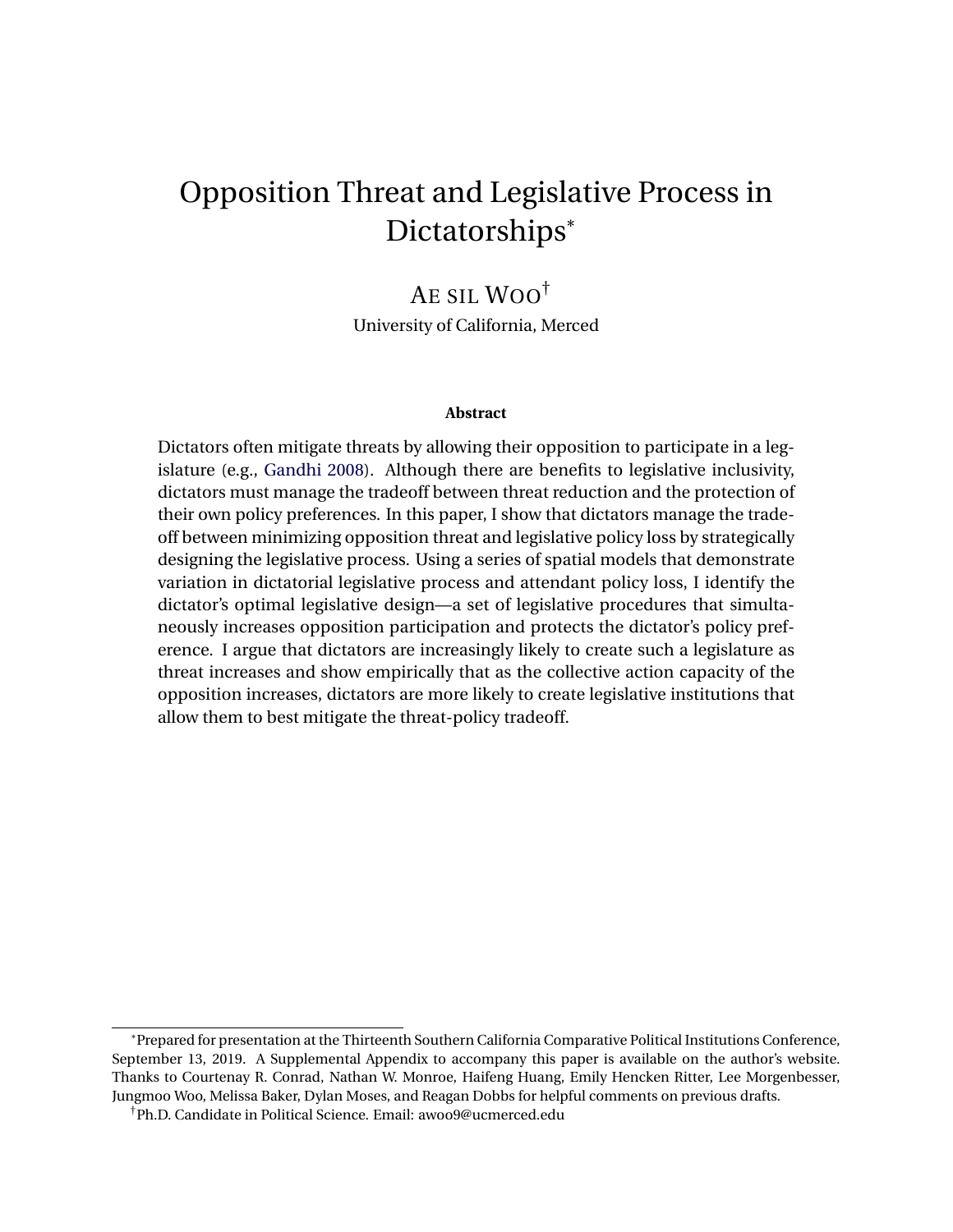# **1 Introduction**

In order to quell opposition demands following the 2008 Kenyan presidential election [\(BBC](#page-26-0) [2008](#page-26-0)), President Mwai Kibaki invited the Opposition under Raila Odinga to participate in the Parliament of Kenya. Supporters of both leaders stopped their collective dissent soon after the announcement, agreeing that the new power-sharing agreement seemed promising [\(Gettleman](#page-28-0) [2008](#page-28-0)). In 2012, Opposition member and Deputy Prime Minister Musalia Mudavadi sponsored a bill to decentralize the national government administration system. Administration officers and ministers worried about its potential passage until President Kibaki vetoed the first version of the bill in 2012 [\(Hassan](#page-28-1) [2015\)](#page-28-1). Why did President Kibaki permit his opposition to participate in the legislature only to veto an opposition bill aiming to decentralize the political system?

Dictators often face threats to their rule; they often respond by "buying off" the opposition with material or policy concessions ([Conrad](#page-27-1) [2011,](#page-27-1) [Tsai](#page-31-0) [2007,](#page-31-0) [Wallace](#page-31-1) [2013\)](#page-31-1) or by increasing inclusivity in the political process via opposition participation in the legislature ([Boix and Svolik](#page-26-1) [2008](#page-26-1), [Gandhi](#page-27-0) [2008](#page-27-0), [Gandhi and Przeworski](#page-28-2) [2007](#page-28-2), [Svolik](#page-31-2) [2012\)](#page-31-2). Legislative inclusivity—and the perks of office—can mitigate opposition dissent by appeasing moderate opposition members and isolating them from more radical opponents ([Lust-Okar](#page-30-0) [2005\)](#page-30-0) and by providing a closeddoor setting for discussion whereby information about elite-level conflict is less likely to spread to the broader public [\(Gandhi](#page-27-0) [2008](#page-27-0)). But the establishment of a legislature is costly for dictators: establishing formal rules that allow the opposition to influence legislation may lead to policy loss for the leader. Relative to their non-legislative counterparts, dictators who allow opposition participation in the legislature limit their ability to use of public money for private gains ([Boix](#page-26-2) [2003](#page-26-2), [Gandhi](#page-27-0) [2008,](#page-27-0) [Gehlbach and Keefer](#page-28-3) [2011,](#page-28-3) [Wright](#page-31-3) [2008](#page-31-3)), spending less on the military and offering better protections for workers' rights[\(Gandhi](#page-27-0) [2008\)](#page-27-0). How do dictators manage the tradeoff between opposition threat reduction via the creation of a legislature and the protection of their own policy preferences?

In this paper, I argue that dictators manage the tradeoff between minimizing opposition threat and legislative policy loss by strategically designing the legislative process. Using a se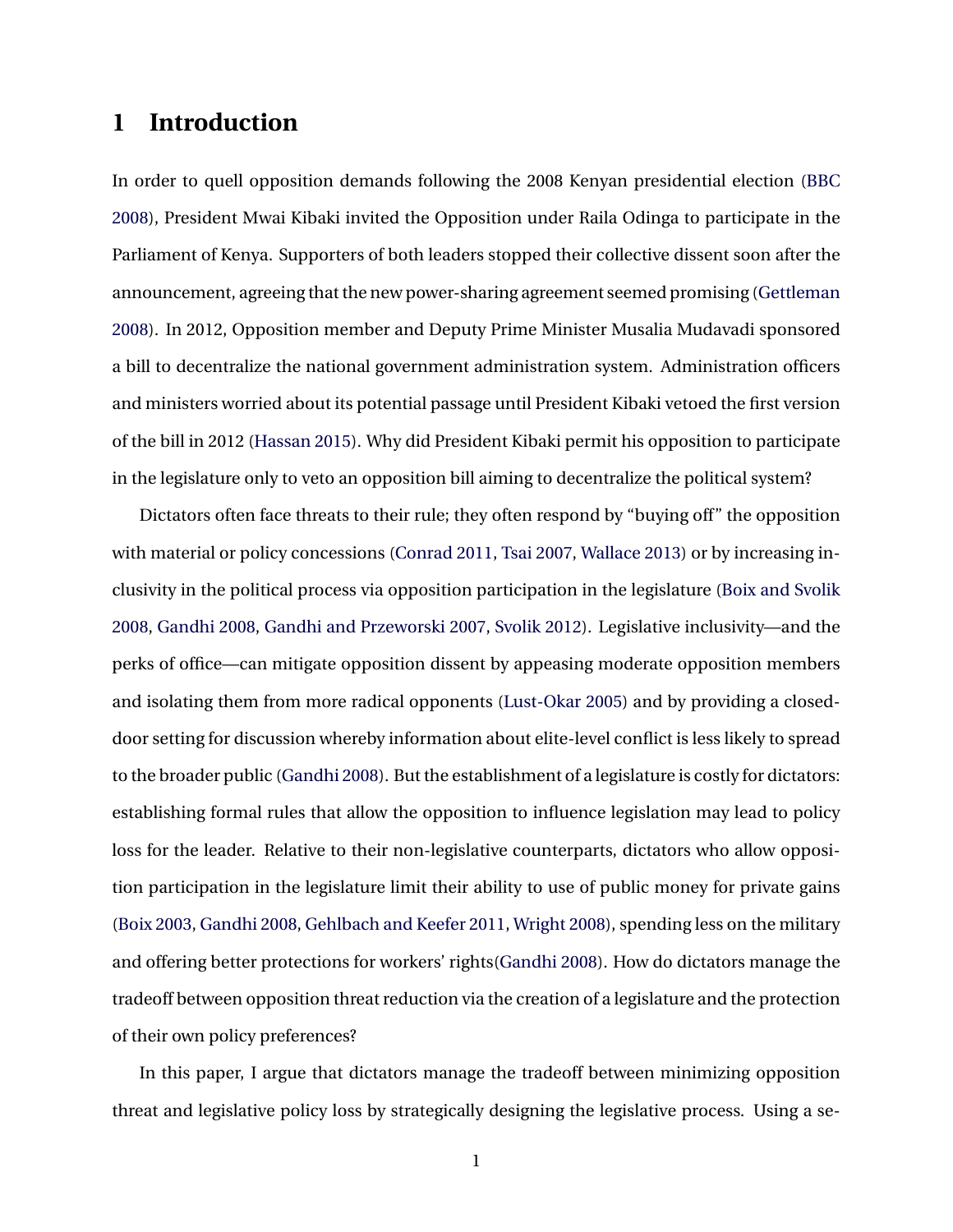ries of spatial models that demonstrate variation in dictatorial legislative process and attendant policy loss, I identify the dictator's optimal legislative design—a set of legislative procedures that simultaneously increases opposition participation and protects the dictator's policy preference. The dictator's optimal legislative design gives the opposition the power to propose new legislation—but permits the dictator to unilaterally manage a number of important policy areas and to exercise the right to executive veto. I argue that dictators are more likely to create such a legislature when they face an opposition threat. Relative to other legislative designs, I show empirically that dictators are more likely to institute the optimal design if opposition collective action capacity (as measured by urban concentration, the percentage of democracies in the world, and the number of parties participating in the legislature) is high.

This paper contributes to the scholarly understanding of the strategic use of institutions in dictatorships, showing that dictators respond to opposition threat by carefully selecting legislative procedures. I find empirical support for the hypothesis that opposition threat leads dictators to prefer particular legislative processes over others. In addition, this work provides a foundation for understanding the subtle relationship between opposition participation and policy outcomes in dictatorships. My spatial models counterintuitively show that "inclusive" legislative processes can be made to produce similar policy outcomes to those that look more dictatorial. For example, I show that the opposition's right to propose a bill does not increase the group's policy influence if paired with a dictatorial veto. As such, scholars, advocates, and policy makers should take care in assessing the extent to which legislative procedures offer the opposition real power.

### **2 Legislative Institutions in Dictatorships**

Dictators often face costly threats to their rule. Mass civilian uprisings can both directly unseat incumbent rulers ([Boix](#page-26-2) [2003](#page-26-2)) and indirectly increase the likelihood of elite-level dissent ([Casper and Tyson](#page-27-2) [2014](#page-27-2)). Military or political elites can plot coups to overthrow incumbent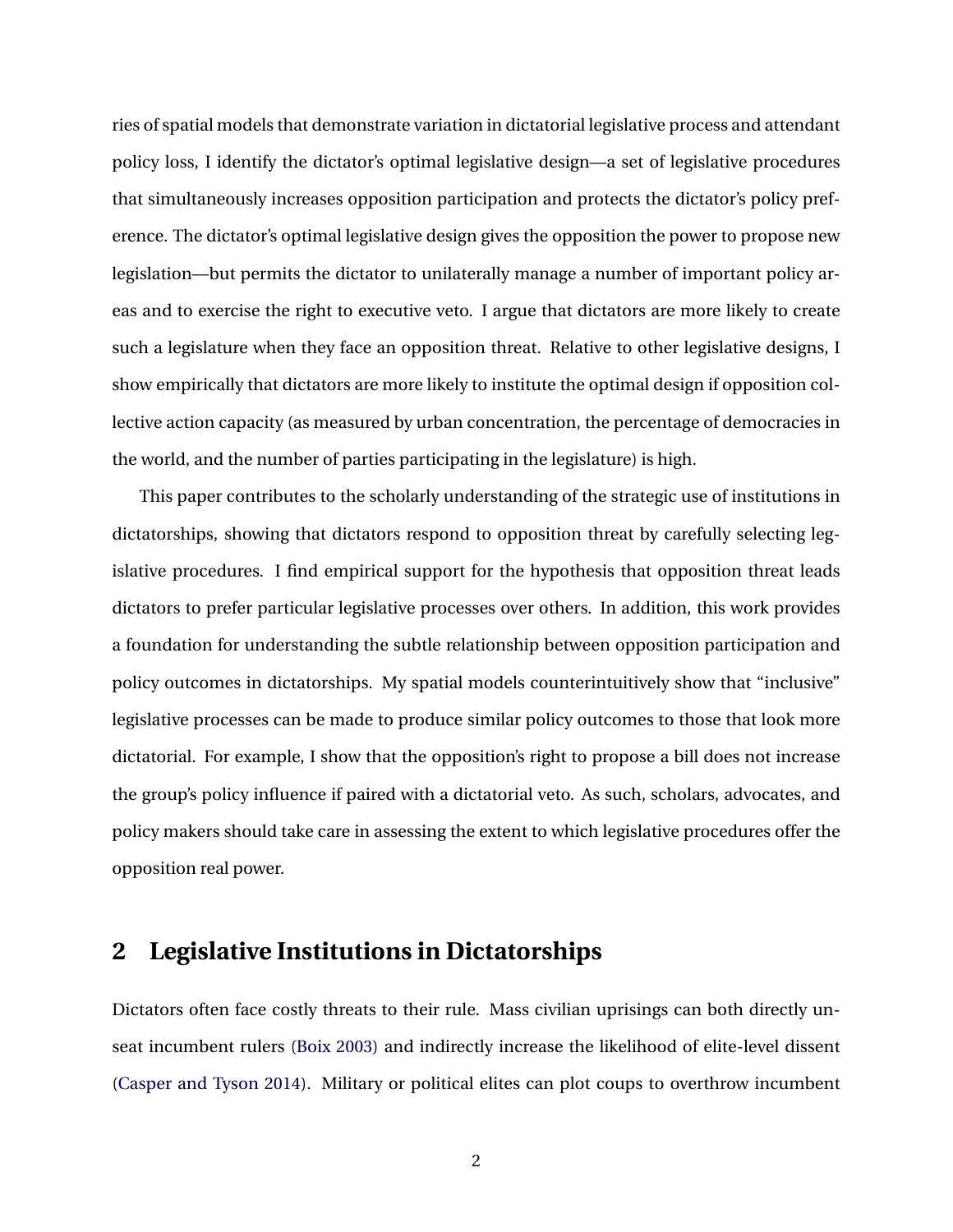rulers ([Luttwak](#page-30-1) [1968,](#page-30-1) [Powell and Thyne](#page-30-2) [2011](#page-30-2)). These types of collective dissent—even if ultimately unsuccessful—impose immediate costs on the dictator and can also encourage future dissent by providing widespread information about the current level of dissatisfaction in the regime ([Casper and Tyson](#page-27-2) [2014\)](#page-27-2).<sup>[1](#page-3-0)</sup> Although governments sometimes respond to collective dissent with repression (e.g., [Davenport](#page-27-3) [2007](#page-27-3), [Lohmann](#page-29-0) [1994,](#page-29-0) [Shadmehr and Bernhardt](#page-31-4) [2011](#page-31-4)), repression can be costly ([Wintrobe](#page-31-5) [2000](#page-31-5)) and ineffective if dictators need cooperation from the opposition ([Gandhi](#page-27-0) [2008\)](#page-27-0). As such, scholars also argue that dictators seek to "buy off" the opposition to quell unrest (e.g., [Conrad](#page-27-1) [2011](#page-27-1), [Gandhi](#page-27-0) [2008](#page-27-0), [Gandhi and Przeworski](#page-28-4) [2006\)](#page-28-4).

[Gandhi](#page-27-0) [\(2008,](#page-27-0) 140) argues that dictators also use nominally democratic institutions to "neutralize threats to their rule and solicit cooperation." In particular, dictators can limit the capacity of the opposition to organize through the establishment of a legislature [\(Gandhi](#page-27-0) [2008,](#page-27-0) [Lust-](#page-30-0)[Okar](#page-30-0) [2005,](#page-30-0) [Svolik](#page-31-2) [2012,](#page-31-2) [Woo and Conrad](#page-31-6) [2019\)](#page-31-6).<sup>[2](#page-3-1)</sup> Because dictators can allow the opposition to express demands in closed-door legislative discussions without causing public disturbance ([Gandhi](#page-27-0) [2008,](#page-27-0) [Gandhi and Przeworski](#page-28-2) [2007\)](#page-28-2), $3$  legislatures serve as forums where the dictator and the opposition can manage monitoring and commitment issues to ameliorate the need for collective dissent ([Boix and Svolik](#page-26-3) [2013](#page-26-3), [Gehlbach and Keefer](#page-28-5) [2012](#page-28-5), [Svolik](#page-31-2) [2012\)](#page-31-2). In addition, granting the opposition political office—and allowing them to reap the accompanying rewards—is a method by which to appease the moderates and isolate them from more radical opposition members [\(Lust-Okar](#page-30-0) [2005\)](#page-30-0).

Although there is general agreement in the literature as to the benefits of establishing a dictatorial legislature, few scholars have investigated the costs of such institutionalization. There is suggestive evidence that the opposition benefits from legislative creation: relative to their

<span id="page-3-0"></span> $1$ [Ritter and Conrad](#page-30-3) ([2016](#page-30-3)) define collective dissent as a coordinated citizen act to change status quo outside of state institution.

<span id="page-3-1"></span> $^{2}$ The "opposition" is a hetereogenous group of individuals whose preferences differ from those of the dictator. [Schuler and Malesky](#page-31-7) [\(2014,](#page-31-7) 684) states that "[a] true opposition...is a group whose sole purpose is attempting to control government." The opposition "might include elite members of the active political opposition with a track record of anti-regime protest, or grassroots members of the real opposition, or even wavering members of the regime-party elite" ([Noble](#page-30-4) [2018](#page-30-4), 3).

<span id="page-3-2"></span><sup>&</sup>lt;sup>3</sup>[Svolik](#page-31-2) ([2012](#page-31-2)) argues that coups are less likely to occur if elites can constantly monitor dictator's compliance to formal rules.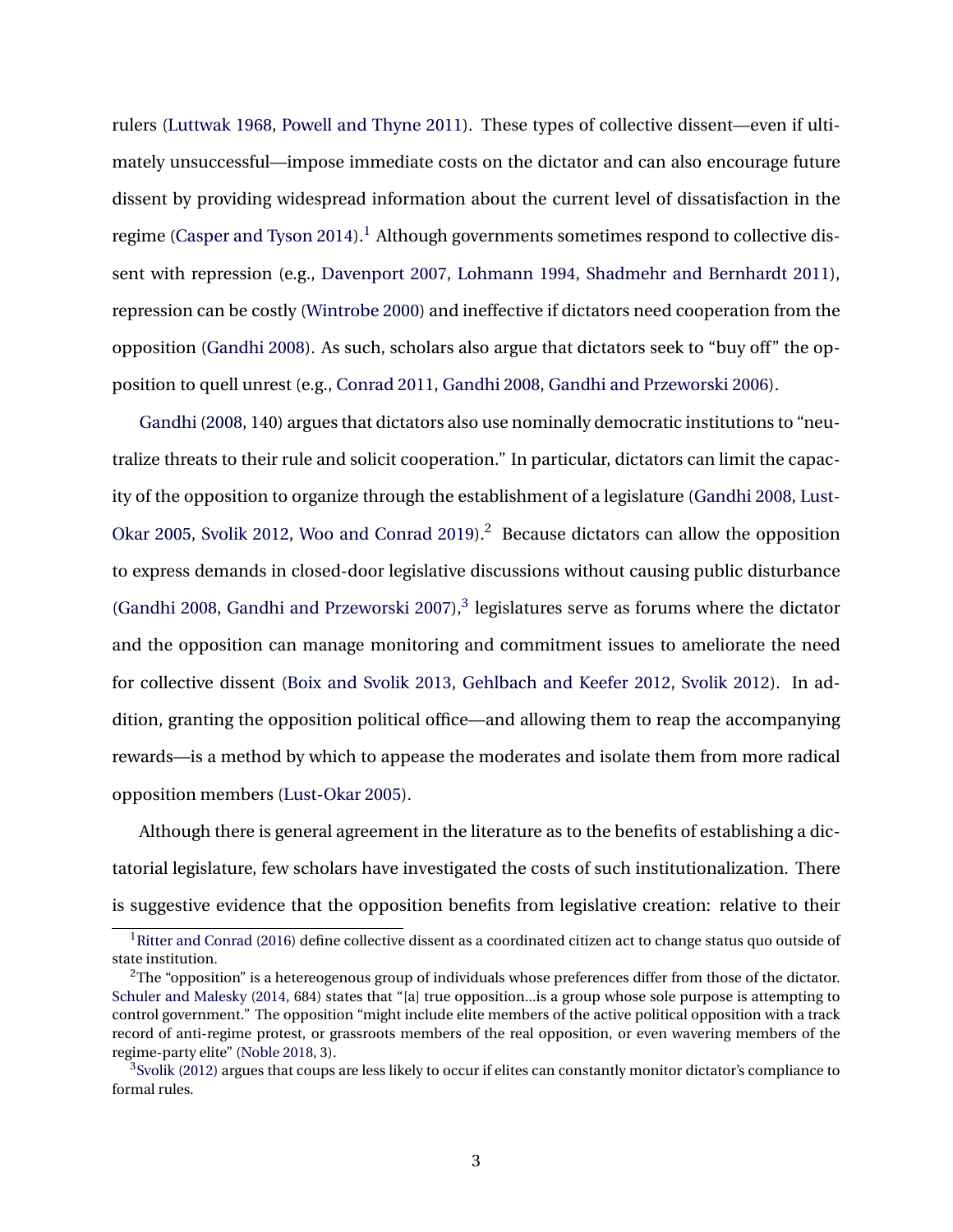non-legislative counterparts, dictators in countries with legislatures spend less money on the armed forces but more money on education, health, and social security and pass stronger laws protecting workers' rights [\(Gandhi](#page-27-0) [2008](#page-27-0)). Dictatorial legislatures are also positively correlated with economic growth and domestic investment; scholars have interpreted this correlation as evidence that legislatures constrain dictators' decision-making and prevent expropriation of private properties [\(Boix](#page-26-2) [2003,](#page-26-2) [Gandhi](#page-27-0) [2008,](#page-27-0) [Gehlbach and Keefer](#page-28-3) [2011,](#page-28-3) [Wright](#page-31-3) [2008\)](#page-31-3).

Just because the policy outcomes associated with dictatorial legislatures appear to benefit a broad swath of the population does not necessarily mean that dictators who institute legislatures face policy loss for doing so. The design of dictatorial institutions is vulnerable to strategic manipulation by the dictator [\(Pepinsky](#page-30-5) [2014\)](#page-30-5). [Negretto](#page-30-6) [\(2013\)](#page-30-6) reports that constitutions in military regimes are often drafted via a process that prioritizes delegates and commissions appointed by military rulers. In Egypt, for example, Hosni Mubarak was able to modify the national constitution to prevent presidential nominations from non-regime parties ([Stilt](#page-31-8) [2010](#page-31-8)). Dictators who face a threatening opposition and want to respond via the creation of a legislature can seek to similarly design the legislative process to maximize the benefits of opposition participation and minimize policy loss.

In the following section, I explore the various ways in which a dictator can arrange legislative procedures. Using spatial models, I examine the policy loss associated with various legislative procedures and identify the "optimal" institutional arrangement to mitigate the tradeoff between including the opposition and minimizing legislative policy loss.

# **3 Mitigating Policy Loss via Legislative Process**

The literature on legislative process often considers four procedures (sometimes in isolation and sometimes in combinations) that facilitate legislative power (e.g., [Jenkins and Monroe](#page-29-1) [2016\)](#page-29-1) and thus may provide dictatorial opposition parties with the ability to influence policy: majority vote, amendment power, and first proposal power, and second proposal power. In addition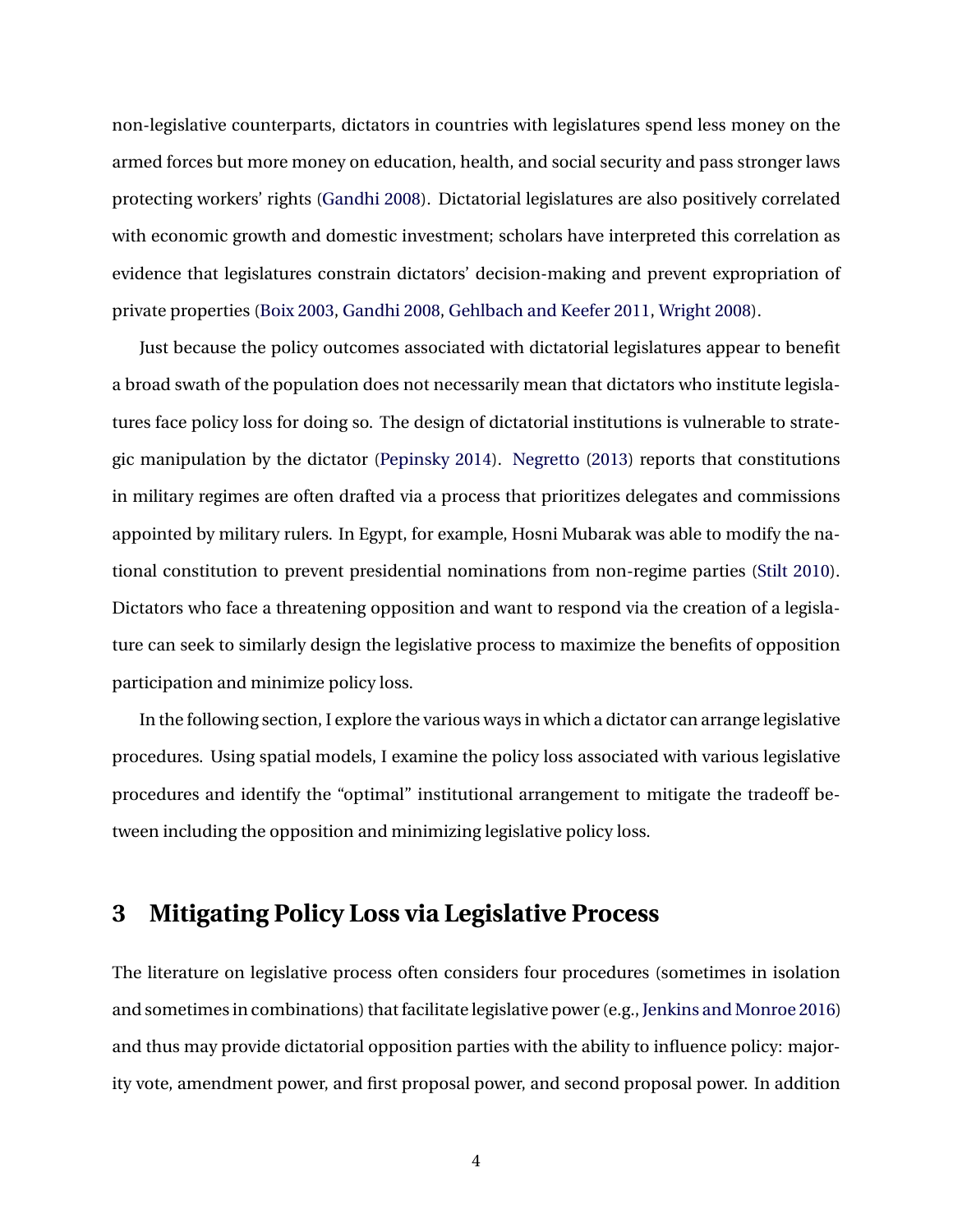to offering the opposition these carrots, dictators can also choose to institute procedures to counteract legislative challenges like maintaining exclusive proposal power or implementing an executive veto. In this section, I present various combinations of these procedures and use spatial models to determine the dictatorial policy loss associated with each legislative process.

In each of the models presented below, I construct a theoretical space in which dictators interact with the opposition. In my models, policy loss occurs when there is a difference between a final policy as produced by the legislature and the policy most preferred by the dictator. I set a bundle of baseline assumptions that are constant throughout each of models. Across models, what varies is legislative process: who has the power to make and amend proposals, who has the power to veto them, and in what order. In order to determine the dictators' policy loss associated with different legislative procedures, I present the assumptions of my model and the preferences of its actors in the first subsection below. Solving for Subgame Perfect Nash Equilibrium, I identify the strategy profile that maximizes utility for actors at a given status quo. Once I identify the actors' strategy profiles and equilibrium policy outcomes, I denote the dictator's policy losses by finding the difference between the equilibrium policy outcome and the ideal policy preference of the dictator.

### **3.1 Model: Actors and Preferences**

In my models, three actors interact with each other: a dictator (D), an opposition (O), and the median voter (M). The opposition is simply an actor with a different policy preference than the dictator. I focus on the strategy of the median voter instead of considering the voting decision of all legislators. The median voter in my models conforms to conventional assumptions used in spatial models ([Black et al.](#page-26-4) [1958](#page-26-4), [Downs](#page-27-4) [1957,](#page-27-4) [Hotelling](#page-29-2) [1929,](#page-29-2) [Romer and Rosenthal](#page-30-7) [1978](#page-30-7)).<sup>[4](#page-5-0)</sup> The median has a policy preference that stands in the middle of policy preferences of a dictator

<span id="page-5-0"></span> $^4$ I assume that legislators can be ranked by how strongly they favor proposed bills. In a distribution of legislators ranging from those who least favor a given bill to those who most favor the bill, there is one legislator in the middle. I consider that legislator to be the median voter.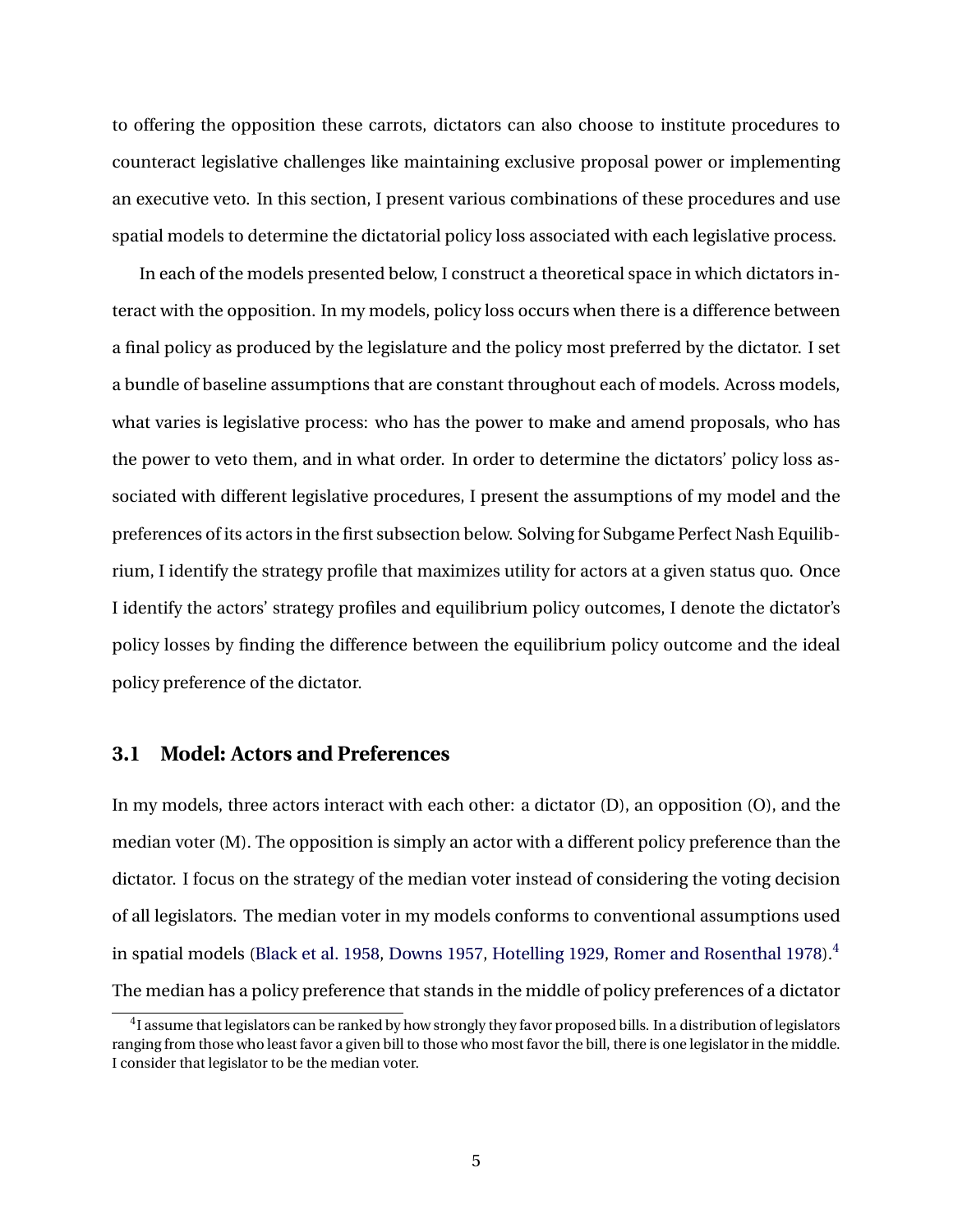<span id="page-6-2"></span>and the opposition (i.e.,  $|D - M| = |M - O|$ ) in a unidimensional policy space.<sup>[5](#page-6-0)</sup> For simplicity, I assume that dictatorial legislatures in my models require a majority vote to pass legislation.[6](#page-6-1) Figure [1](#page-6-2) shows the ideal points (i.e., the most preferred policy positions) of the dictator (D), the median voter (M), and the opposition (O). Throughout, for easy explication, I assume that D and O are equally far from M on opposite sides.<sup>[7](#page-6-3)</sup>



Figure 1: Actors' Ideal Policy Locations

In a complete information setting, a policy outcome (*x*) can be chosen from a proposal by D (*a*), a proposal by O (*b*), or a status quo policy (i.e.,  $x \in \{a, b, sq\}$ ). The status quo, chosen by Nature from a uniform distribution, is the reversionary point for cases in which the actors do not pass a new law. Each actor receives maximum utility if a final policy outcome (*x*) is equal to their ideal points (*p*) and has a single peak utility function such that the payoff is *−|p − x|*. Formally, the utility functions can be written as  $U_D = -|d-x| + I_{pi=1}\beta$ ,  $U_O = -|o-x| + I_{pi=1}\beta$ , and  $U_M = -|m - x|$ , where  $I_{pi=1}$  is the indicator function that is equal to 1 when O uses legislative powers. *β* is a positive infinitesimal quantity that notates the external benefit of allowing the opposition to propose a bill.

<span id="page-6-0"></span><sup>&</sup>lt;sup>5</sup>Dictators often retain the right to appoint or influence election outcomes to determine who can be legislators [\(Gandhi and Lust-Okar](#page-28-6) [2009](#page-28-6), [Little](#page-29-3) [2012](#page-29-3), [Rozenas](#page-31-9) [2016](#page-31-9)). As such, it is plausible that the median voter is more likely to share the policy preference of a leader. In my Supplemental Appendix, I show descriptively that, on average, the proportion of legislative seats held by the dictator's party has decreased considerably over time.

<span id="page-6-1"></span> $6$ Many constitutions explicitly require majority voting in the legislature. For example, consider Article 54(1) of the 1962 Constitution of Republic of Uganda: "any questions proposed for decision in the National Assembly shall be determined by a majority of the votes of the members present and voting." In North Korea, Article 40 of the 1955 Constitution of Democratic People's Republic of Korea states that, "Laws are adopted by a majority vote of the deputies present at the session."

<span id="page-6-3"></span> $^{7}$ Relaxing this assumption is only consequential for substantive outcomes in unusual circumstances ([Den Har](#page-27-5)[tog and Monroe](#page-27-5) [2011\)](#page-27-5).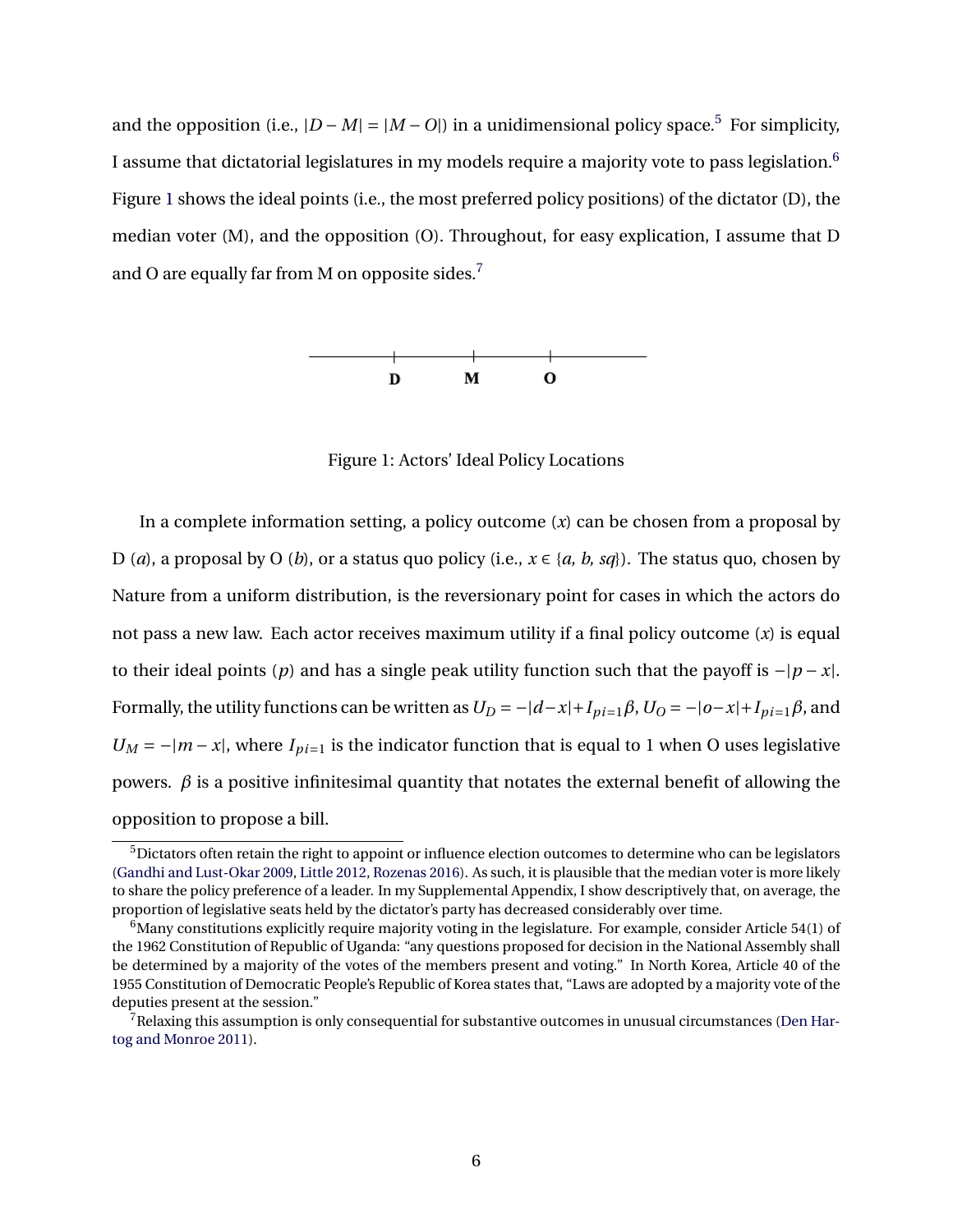### **3.2 Model Equilibria**

In this subsection, I present various combinations of opposition procedures—amendment power, first proposal power, and second proposal power—and dictatorial countermeasures–exclusive proposal power and executive veto—to determine the dictatorial policy loss associated with each legislative process.

#### **3.2.1 Baseline Model: Opposition Right to Majority Vote**

Figure [2](#page-7-0) shows order of play of a basic model in which a dictator decides whether or not to propose a bill, and legislators vote on passage of the bill by majority vote. In this model, the opposition participates in the legislative process only by participating in a simple majority vote.

<span id="page-7-0"></span>

Figure [3](#page-7-0) depicts the dictator's policy loss associated with the procedural arrangement presented in Figure 2. The y-axis shows D's policy loss, formally defined as the difference between dictator's most preferred policy *d* and final policy outcome *x* (i.e., -|d-x|). The x-axis represents a unidimensional space where status quos are uniformly distributed.[8](#page-7-1) The shaded area represents the total policy loss incurred by D throughout possible status quos between *d −*2*|m −d|* and *o +*2*|o −m|*. When Nature chooses status quos left of *d* and right of *o*, D maximizes its utility by passing laws through a formal means of a legislature. D incurs policy loss of

<span id="page-7-1"></span> ${}^{8}$ I assume that status quos are independently and identically distributed in the unidimensional space.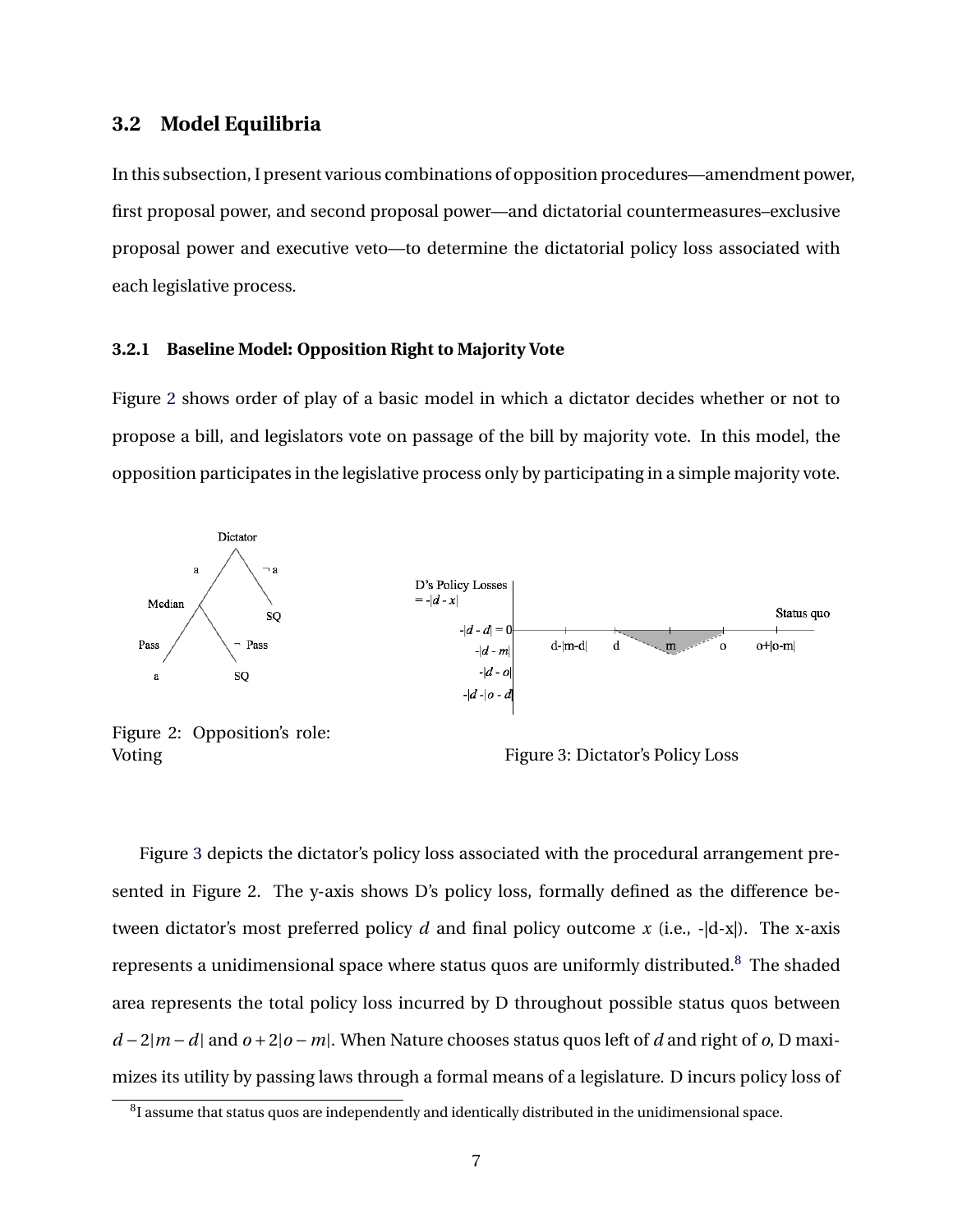1 2 *|o −d|*(*−|d −m|*)*−α∗|o −m|* in total. *α* denotes a positive infinitesimal change that D makes to satisfy  $M<sup>9</sup>$  $M<sup>9</sup>$  $M<sup>9</sup>$  Figure [3](#page-7-0) serves as a baseline to compare against policy loss from the legislative procedural arrangements discussed below.

In the following sections, I introduce three opposition powers—amendment power, first proposal power, and second proposal power—to the model, along with a dictatorial veto to protect against unwanted policy change.<sup>[10](#page-8-1)</sup> I introduce these powers in conjunction with a veto for two reasons. First, executive vetos are common and effective; empirically, dictators often reserve a veto when they create legislative process. Second, although the results presented below are similar without a veto, $^{11}$  $^{11}$  $^{11}$  dictatorial policy loss is lower in all of the following models if the dictator reserves the right to veto opposition legislation.

#### **3.2.2 Opposition Right to Amendment Power**

Figure [4](#page-9-0) shows order of action in a legislative setting where the opposition is offered the right to amend legislation—and the dictator additionally institutes an executive veto. Figure [5](#page-9-0) depicts the associated policy loss. In equilibrium, the dictator will propose at *m* throughout the policy space—except for status quos between  $d - |m - d|$  and  $m$ , where the dictator keeps the status quo deciding not to offer a proposal at all. When D proposes *m*, O has the right to amend the initial proposal. While an amended proposal will be rejected by the median voter, the opposition still gets a chance to acquire *β*. Compared to the baseline arrangement where dictators only suffer policy loss between *d* and *o*, here, dictators incur policy loss throughout the entire unidimensional space except when the status quo is already set at *d*. In short, relative to the baseline model, dictators incur greater policy loss if they institute procedures for the opposition to amend dictatorial proposals.

<span id="page-8-0"></span><sup>&</sup>lt;sup>9</sup>Formal proofs of Subgame Perfect Nash Equilibria of all models are provided in the Supplemental Appendix.

<span id="page-8-1"></span> $10$ I do not show a veto in the baseline model because it does not affect the outcomes for any status quo.

<span id="page-8-2"></span> $11$ These results are reported in my Supplemental Appendix.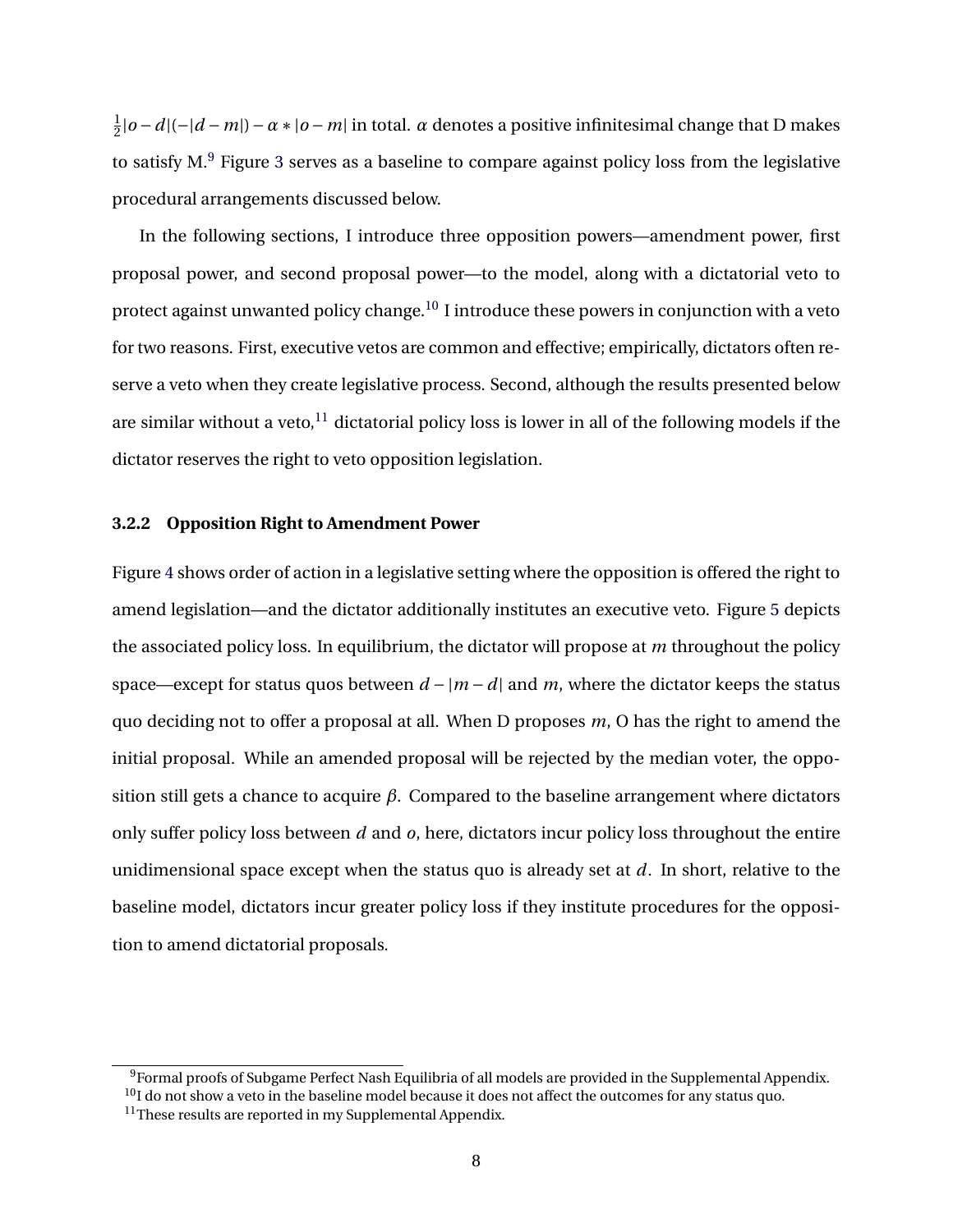<span id="page-9-0"></span>

Figure 4: Opposition's role: Amendment Figure 5: Dictator's Policy Loss

#### **3.2.3 Opposition Right to First Proposal Power**

The dictator incurs even greater policy loss if the opposition is offered a procedure to propose its own bills in the legislature. Figure [6](#page-9-1) presents an example of one such a procedural arrangement, where the opposition has the right of first proposal power, but the dictator retains the right to veto final legislation. In equilibrium, the opposition has the right to make proposals throughout the entire policy space.

<span id="page-9-1"></span>

First Proposal Figure 7: Dictator's Policy Loss

Figure [7](#page-9-1) shows the policy loss associated with an arrangement that allows the opposition to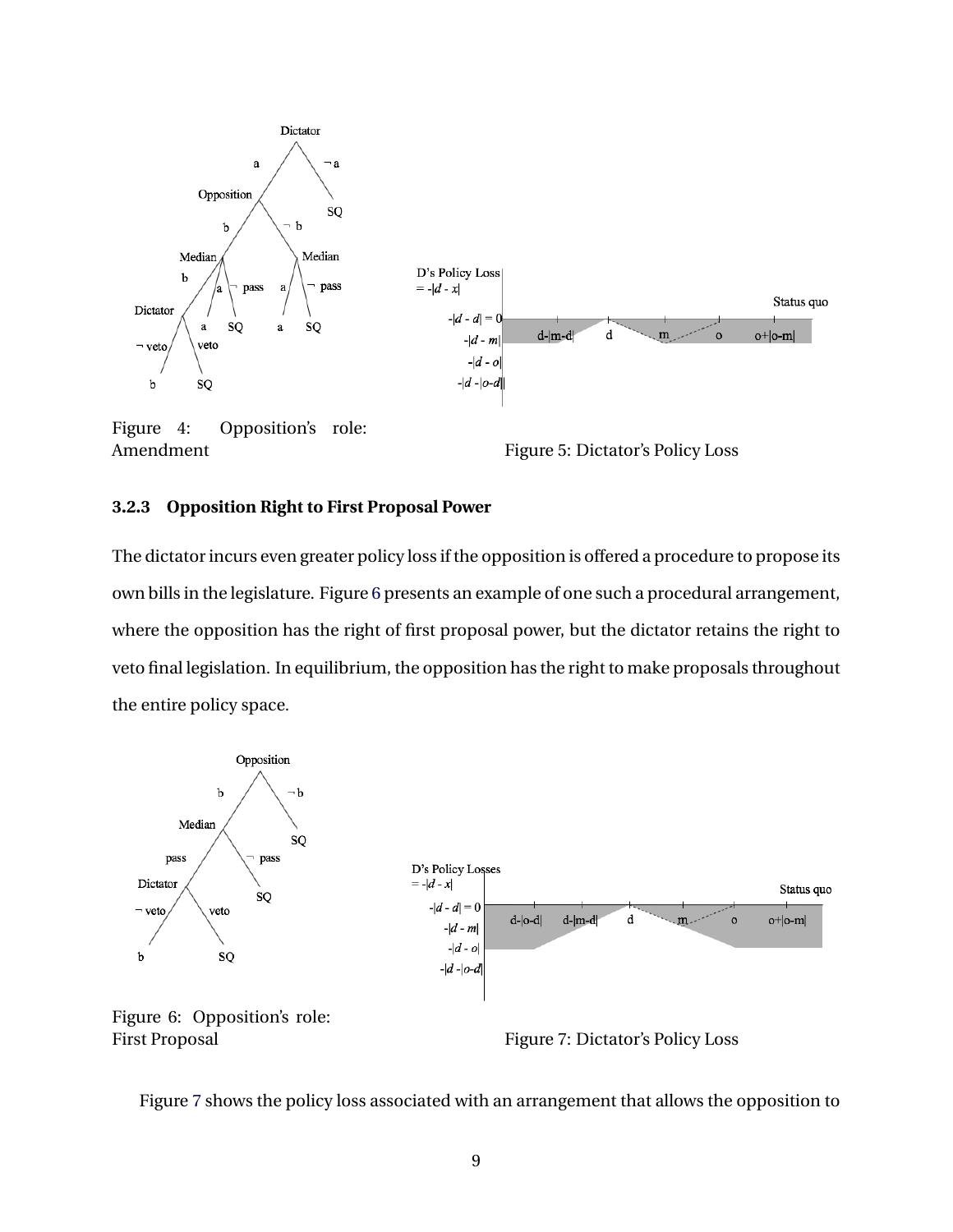be a sole proposer. In this arrangement, the opposition proposes a bill throughout the policy space—except for status quos between *d* and *o*, where the opposition keeps the status quo. The first proposal power gives the opposition even greater power to translate his or her policy preference into a policy outcome than any other legislative procedure. With the amendment power, for example, the policy outcome is  $x = m$  if  $sq = d - |d - o|$ . The opposition with the first proposal power can propose and pass  $x = 0$ , which is further from the dictator's ideal point than  $x = m$ . Compared to the baseline arrangement where dictators only suffer policy loss between d and o, here, dictators incur policy loss throughout the entire policy space.

#### **3.2.4 Opposition Right to Second Proposal Power**

In some legislative regimes, dictators institute rules that specify particular (and often limited) conditions under which the opposition can exercise its right to proposal power. For example, dictators may select "critical" policy issues as exceptions, reserving first proposal power for the dictator for bills related to those policy areas. In such cases, the opposition is often allowed to propose as a second proposer. Being the second proposer in the model means that the opposition is allowed to propose under two conditions: 1) when D does not propose anything, and 2) when D fails to satisfy the median voter to pass a new bill. I model such a procedural arrangement in Figure [8](#page-11-0) and show the attendant policy loss in Figure [9](#page-11-0).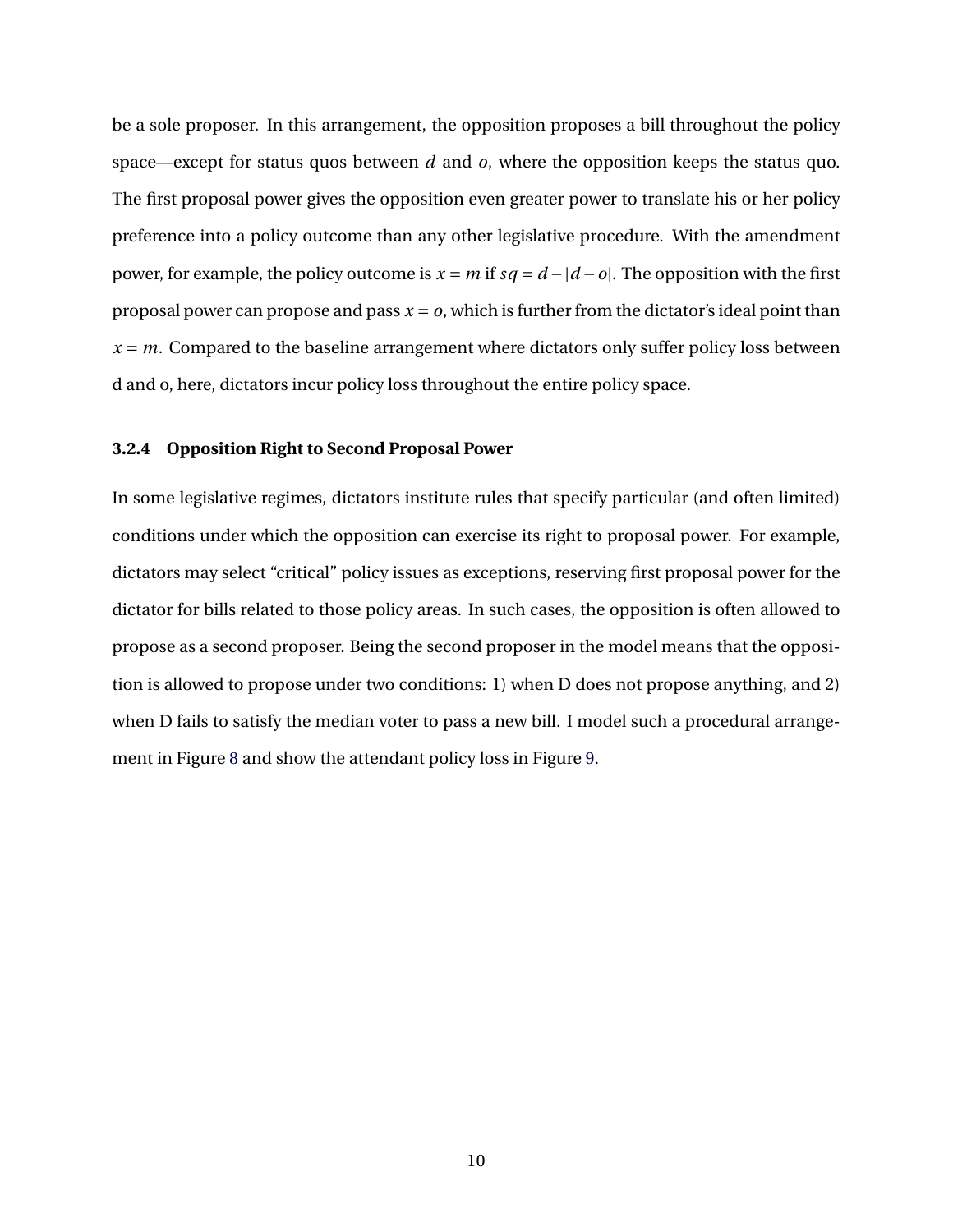<span id="page-11-0"></span>



Second Proposal Figure 9: Dictator's Policy Loss

Here, D perfectly retrieves the policy outcomes of the baseline procedural arrangement. Since this is complete information game, O is assumed to know that policy outcomes will not change from the status quo under the procedural arrangement. O has an incentive to propose only because of  $\beta$ <sup>[12](#page-11-1)</sup>. The comparison between the baseline in Figure [2](#page-7-0) with the procedural arrangement depicted in Figure [8](#page-11-0) shows that allocating second proposal power to the opposition produces similar policy outcomes as those produced via a process where dictators monopolize the proposal power completely.

#### **3.2.5 Implications of the Modeling Exercise: An "Optimal" Legislative Arrangement**

In sum, this modeling exercise shows that there is variance in the extent to which legislative arrangements allow dictators to manage the tradeoff between opposition inclusion and legislative policy loss. More specifically, I show that if dictators employ the procedural arrangement depicted in Figure [8—](#page-11-0)offering the opposition the right to second proposal power and reserving the dictatorial right to veto—they can simultaneously increase opposition participation and protect the dictator's policy preferences. Rather than derive hypotheses directly from my spatial models, I combine the main insight from this modeling exercise—that the procedural arrange-

<span id="page-11-1"></span><sup>&</sup>lt;sup>12</sup>The same equilibria outcome ( $x = sq$ ) can be derived without the assumption about  $\beta$ . Without such an assumption, however, it is unclear why the status quo remains the same; such a result can happen either if O does not propose any bills or because D does not propose any bills when *sq* is between *d* and *m*.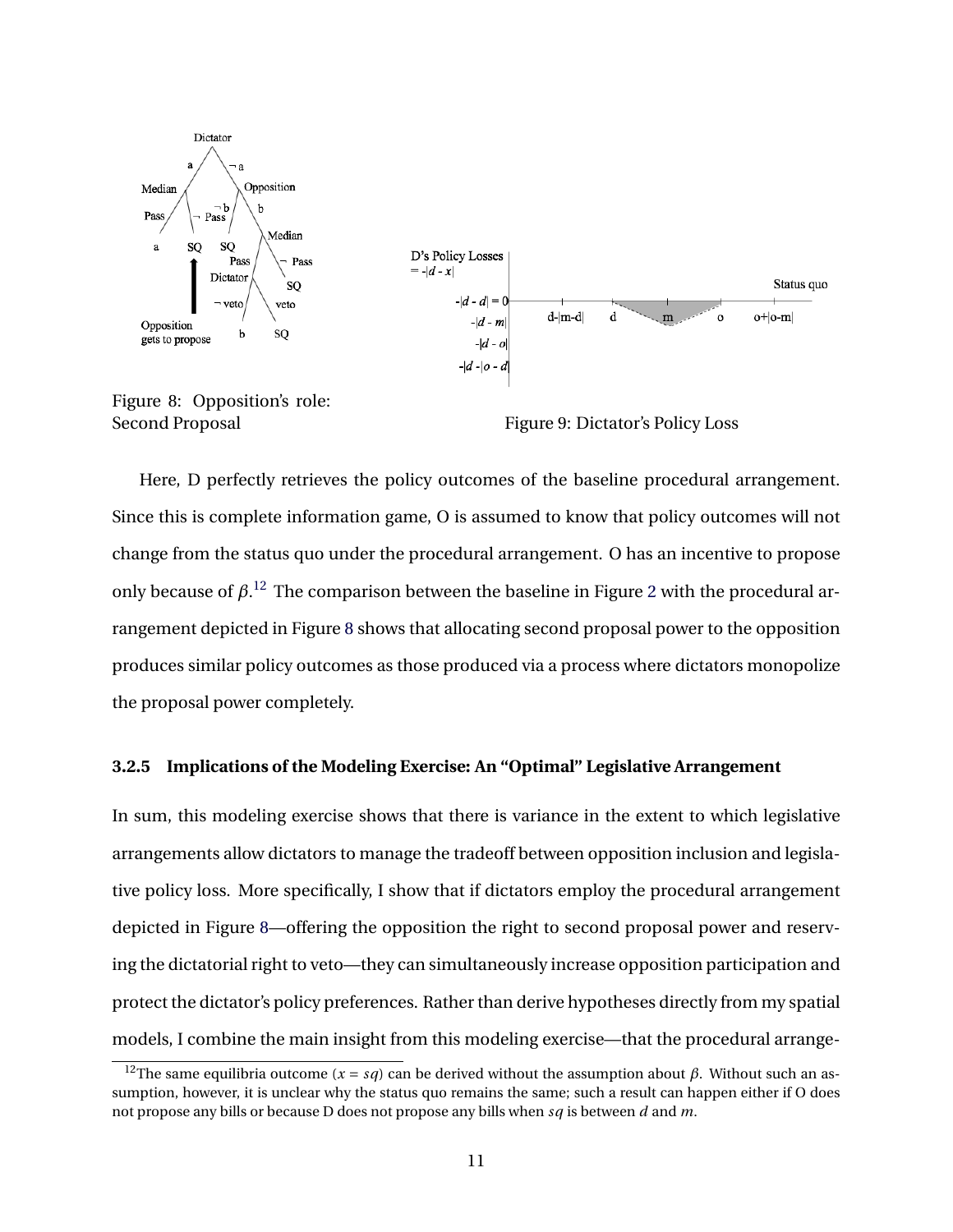ment depicted in Figure [8](#page-11-0) is "optimal" from the perspective of the dictator's tradeoff—with insights from previous literature to generate a hypothesis that dictators who face a threatening opposition with the capacity to collectively organize are more likely to institute the "optimal" procedural arrangement described above.

### **4 Opposition Threat & Legislative Process**

A wealth of scholarship suggests that dictators create legislatures in response to threats from the opposition (e.g., [Gandhi](#page-27-0) [2008\)](#page-27-0). But dictators who face threatening opposition *outside* the legislature—because the opposition has the collective action capacity to mobilize—also likely anticipate opposition threats *inside* the legislature—because collective action capacity can also be wielded in the legislature. Although the majority of previous literature treats dictatorial legislatures as monolithic, dictators are strategic in their choice of legislative design to mitigate the tradeoff between the benefits of opposition cooptation and the costs of legislative policy loss. How does opposition threat influence the dictator's choice of legislative process? When do dictators implement the "optimal" legislative arrangement described above?

The modeling exercise in the previous section suggests that some configurations of legislative process are more effective than others at helping the dictator balance between the perks of legislative cooptation and the downfalls of legislative policy loss. It is when the collective action capacity of the opposition is high that dictators face the starkest tradeoff between coopting the opposition into the legislature and needing to protect their own policy preferences. Dictators make decisions about legislative process and design based on two considerations: 1) the benefits of opposition participation in the legislature, and 2) the costs of (expected) policy loss in the legislature. I define opposition participation as the degree to which the opposition is able to use legislative means to formally present their demands. Policy loss is defined as the extent to which dictators experience a discrepancy between policy outcomes and their most preferred policy. Although each of these dimensions is conceptually continuous, for simplicity, I depict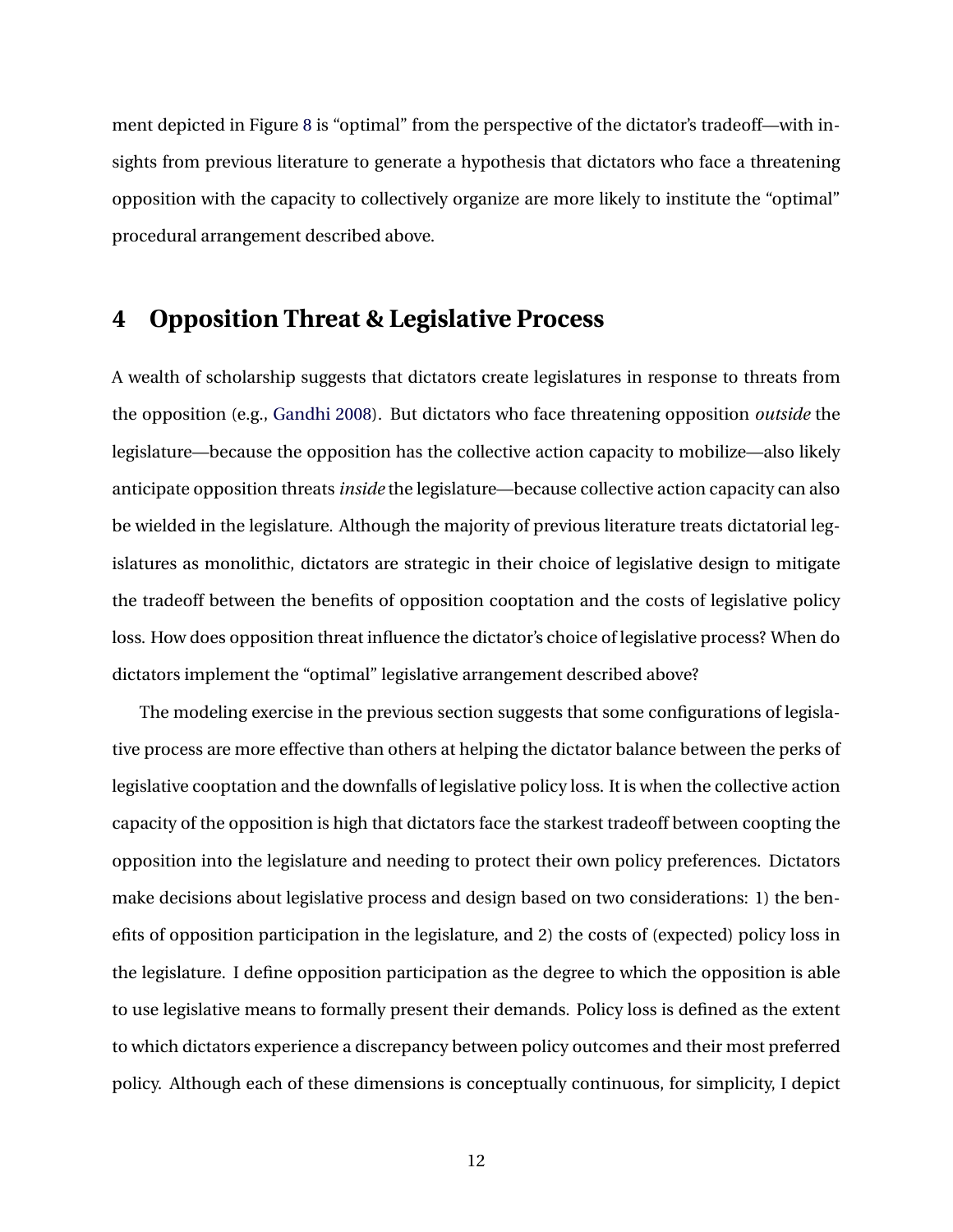them as binary at low and high values in Table [1.](#page-13-0) Each combination of these values suggests the creation of a particular type of dictatorial legislature that corresponds to my modeling exercises above. I discuss each of these types of legislative process—and the extent to which they mitigate the dictator's tradeoff—below.

Table 1: Variation in Legislative Process

### **Policy Loss (Dictatorial Costs)**

<span id="page-13-0"></span>

|                                 |      | Low                     | High                              |  |  |
|---------------------------------|------|-------------------------|-----------------------------------|--|--|
|                                 | Low  | Cheap Legislature       | Null Legislature                  |  |  |
| <b>Opposition Participation</b> |      | (e.g., Majority Vote)   |                                   |  |  |
| (Dictatorial Benefits)          | High | Optimal Legislature     | Desperate Legislature             |  |  |
|                                 |      | (e.g., Second Proposal) | (e.g., First Proposal; Amendment) |  |  |

A *Cheap Legislature* is a legislative arrangement in which both the benefits of opposition participation and the costs of expected legislative policy loss are low. Relative to other arrangements, although the expected policy loss is low, this design is not particularly effective at reducing opposition threat; the degree to which the opposition can utilize institutional means to push its agenda is relatively low. The quintessential cheap dictatorial legislature is where only the regime party is permitted to participate; my baseline model where the opposition only has the right to engage in majority vote (Figures 2 and 3) is also a cheap legislature. If an organized opposition perceives that there is not a sufficient legislative means by which to formally express its demands, the opposition may seek extralegal means and take dissent to the street (e.g., [Con](#page-27-1)[rad](#page-27-1) [2011\)](#page-27-1). Therefore, I do not expect dictators without legislatures to create cheap legislatures in response to opposition threat.<sup>[13](#page-13-1)</sup>

A *Null Legislature* is a legislature in which opposition participation is low, but the expected policy cost from the opposition operating within the legislature is high. If the potential opposition is not participating in a legislature—or is procedurally limited in its ability to influence

<span id="page-13-1"></span><sup>13</sup>I expect the likelihood of establishing a cheap legislature to decrease *relative to the creation of other legislative arrangements* as the opposition threat increases. In my Supplemental Appendix, I present empirical tests of these expectations.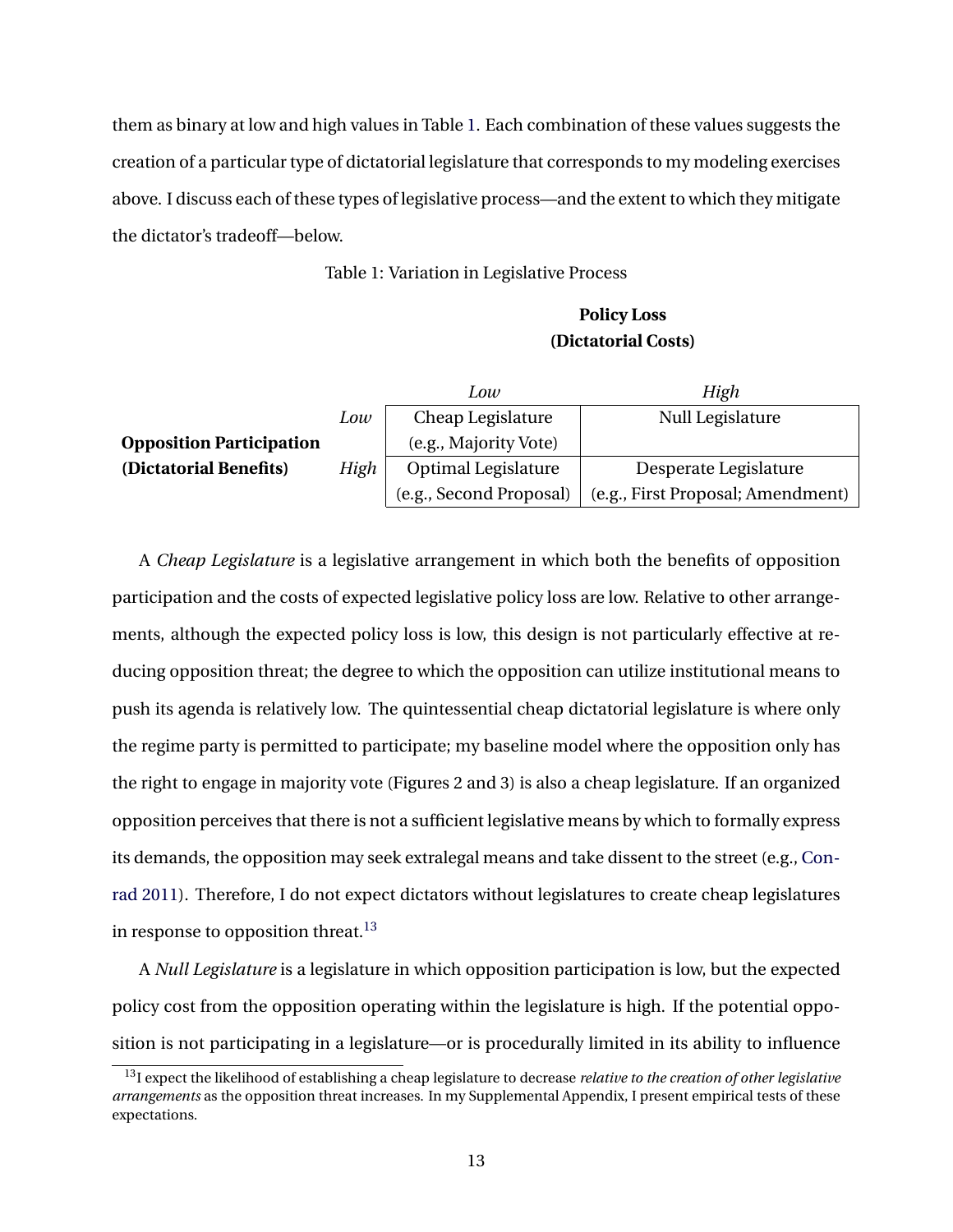policy—there is no reason to expect systematic policy loss for the dictator. I refer to this type of legislature as a null legislature because there is no theoretical reason to believe that such a legislative procedure would be preferred by a dictator in response to opposition threat.

A *Desperate Legislature*, as depicted in Table [1,](#page-13-0) is an institutional arrangement in which both the opposition's legislative participation and the expected legislative policy loss for the dictator are high. My model in which the opposition has the right to amendment power (Figures 4 and 5) and my model in which the opposition has first proposal rights (Figure 6 and 7) are desperate legislatures. Model equilibria show that these arrangement produce high policy loss since the opposition will certainly make proposals that result in changing the status quo. Even if amendment and proposal procedures are paired with an exclusive executive veto, the dictator cannot effectively counteract legislative challenges to minimize policy loss. Although desperate legislatures adequately "buy off" the opposition, they provide dictators with little leverage to minimize legislative policy loss. As such, I do not expect dictators without legislatures to create desperate legislatures in response to opposition threat. $^{14}$  $^{14}$  $^{14}$ 

The *Optimal Legislature* shown in Table [1](#page-13-0) is a legislative arrangement where opposition participation opportunities are high but cost of policy loss expected to be incurred by the dictator is low. As noted above, this is an optimal arrangement because it offers the opposition the institutional means to make demands, but affords the dictator levers to reduce potential policy losses when necessary. The legislative procedure in Figure [8](#page-11-0) exemplifies an optimal legislative procedure; the dictator can respond to the threat of an organized opposition through legislative cooptation by incorporating the opposition into the legislature and offering them second proposal power, but reserves the right to first proposal power and executive veto to minimize attendant policy loss. As the collective action capacity of the opposition increases, then dictators increasingly want to up their (perceived) participation but minimize the policy loss associated with their incorporation into the legislature.

<span id="page-14-0"></span> $14$ I present an empirical test of this expectation in my Supplemental Appendix. A highly threatened dictator may prioritize street-level dissent at time, t, discounting legislative threat at time, t+1. Such a decision would be akin to democratization and so is outside the scope of my argument.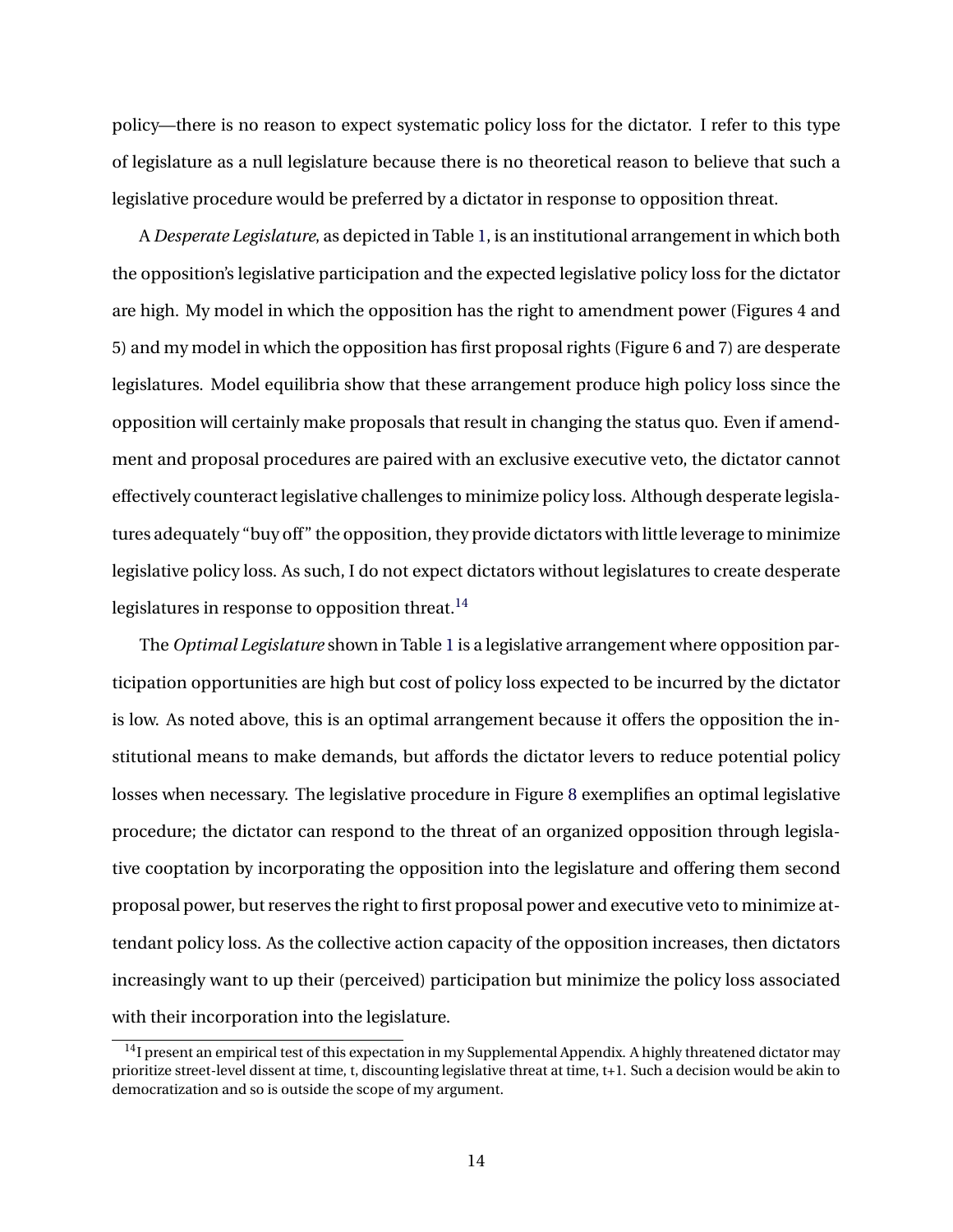**Hypothesis 1.** *As opposition threat increases, dictators are more likely to establish an Optimal Legislature.*

### **5 Testing Hypotheses**

I expect a positive relationship between opposition threat and the dictatorial establishment of an Optimal Legislature. I test my hypothesis using time-series cross-sectional (TSCS) data on 91 dictatorships from 1947 to 2006. The unit of observation is the country-year.<sup>[15](#page-15-0)</sup> Because of the non-random nature of opposition threat, I preprocess my data using coarsened exact matching (CEM) in order to limit comparisons of opposition threat to dictatorships that are otherwise similar ([Fong, Hazlett and Imai](#page-27-6) [2018](#page-27-6), [Hirano and Imbens](#page-29-4) [2004](#page-29-4), [Imai and Ratkovic](#page-29-5) [2014\)](#page-29-5).

### **5.1 Operationalization**

In order to generate measures of the legislative designs shown in Table [1](#page-13-0), I use data from the Comparative Constitutions Project (CCP) ([Elkins, Ginsburg and Melton](#page-27-7) [2016\)](#page-27-7) on characteristics of de jure legislative procedures as written in national constitutions. I require measures of common legislative procedures—majority vote, the opposition's right to amendment, the opposition's right to first and second proposal power, and executive veto. Using CCP data, I operationalize the executive's exclusive right to proposal procedure with a measure of "Executive Proposal," which asks, "[d]oes the constitution provide for any of the following special legislative processes?" If the answer to the question is one of Organic laws, Budget bills, Tax bills, or Spending bills, I code 1 for "Executive Proposal," and 0 otherwise. The codebook does not define "special legislative processes." But countries such as Kenya, Rwanda, and Uganda are coded as having "special legislative processes" when only the executive can propose budget bills. Therefore, I assume that "special legislative process" proxies for the concept of the executive exclusive proposal for important policy areas. I operationalize the opposition's right to

<span id="page-15-0"></span><sup>&</sup>lt;sup>15</sup>Following [Cheibub, Gandhi and Vreeland](#page-27-8) ([2010](#page-27-8)), observations enter my data if an executive leader in a given country-year has not taken power through legitimate and contested elections.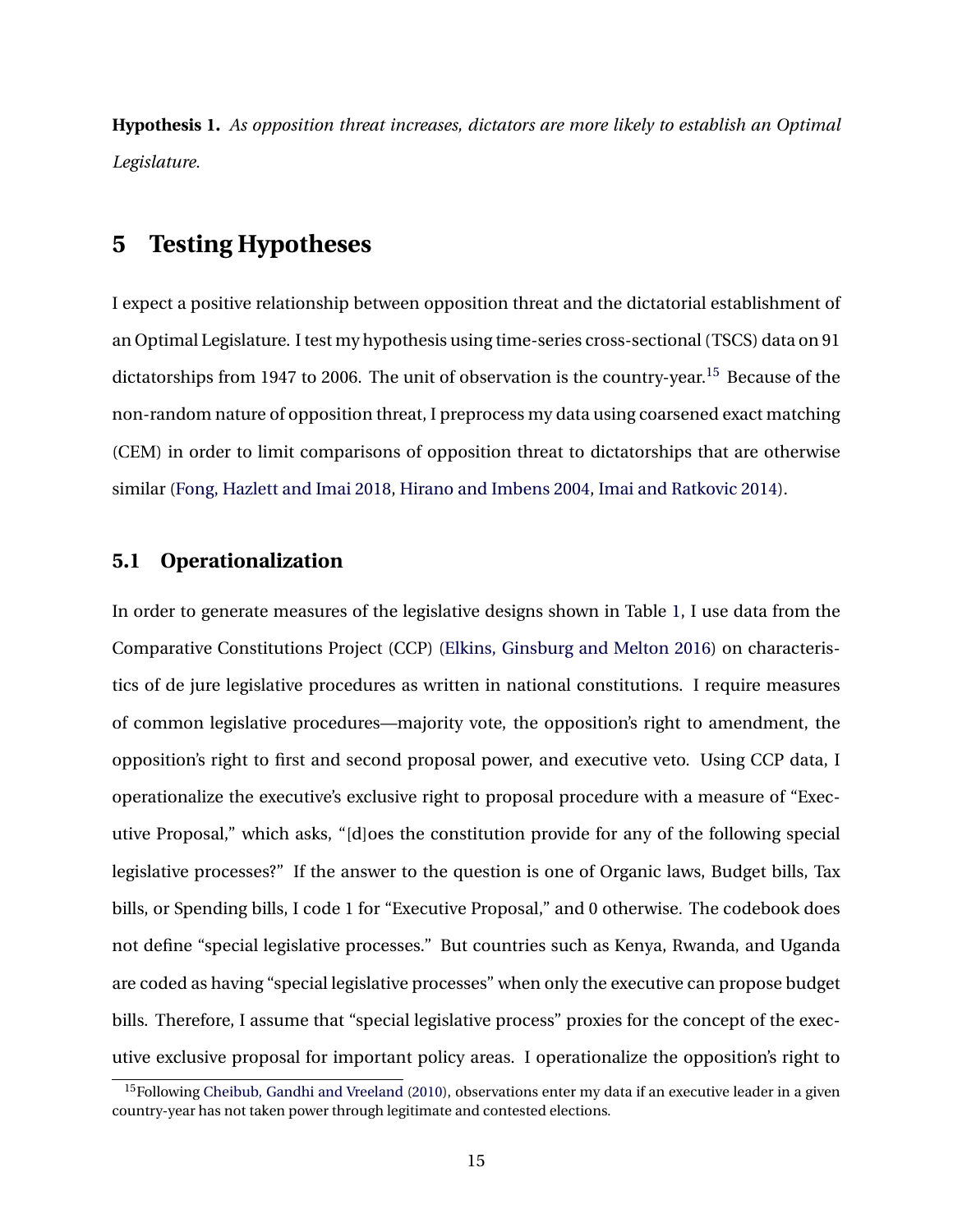second proposal power with data on "Proposal Right," which asks, "[w]ho does the constitution specify can initiate general legislation?" If the answer to the question is "Political Party," "Member of First Chamber of the Legislature," or ''Member of Second Chamber of the Legislature," I code 1 for "Proposal Right," and 0 otherwise. I measure executive veto using the variable, "Executive Veto," which asks, "[w]ho has the power to approve/reject legislation once it has been passed by the legislature? If the answer is "Head of State," "Head of Government," or "Both Head of State and Head of Government," I code 1, and 0 otherwise.<sup>[16](#page-16-0)</sup> I use the information outlined above to operationalize the legislative process types described in Table  $1.^{17}\,$  $1.^{17}\,$  $1.^{17}\,$  $1.^{17}\,$  The final variable included in my model, OPTIMAL LEGISLATURE is coded 1 when Executive Proposal, Proposal Right, and Executive Veto are coded 1 and 0 otherwise.

My main independent variable is opposition threat, which I proxy with data on the level of the opposition's collective action capacity. I operationalize COLLECTIVE ACTION CAPACITY using three measures: urban concentration, the percentage of world democracies, and whether there are multiple parties operating in a dictatorial legislature, all of which have been argued to positively influence the ability of the opposition to mobilize ([Gandhi](#page-27-0) [2008,](#page-27-0) [Opalo](#page-30-8) [forthcoming](#page-30-8), [Wallace](#page-31-1) [2013](#page-31-1)).

Urban concentration is "the share of the urban population living in the capital city" ([Wallace](#page-31-1) [2013](#page-31-1), 633). High population densities reduce the cost of organizing collective action [\(Ades and](#page-26-5) [Glaeser](#page-26-5) [1995\)](#page-26-5). Urban residents are also often located physically closer to the government and various industries, enabling urban collective action to be more relevant and influential to the government ([Bates](#page-26-6) [1981](#page-26-6)). I use data from [Wallace](#page-31-1) [\(2013\)](#page-31-1) to code HIGH URBAN CONCENTRA-TION as 1 if the share of the urban population living in the capital city is greater than the sample mean, and 0 otherwise.

<span id="page-16-0"></span><sup>&</sup>lt;sup>16</sup>CCP does not does not code three legislative procedures of interest: 1) a majority vote, 2) amendment procedure for legislation and 3) executive's exclusive proposal procedure. To address this issue, I assume that all dictatorial legislatures pass legislation via majority vote, and I do not identify procedural arrangements with an amendment procedure. Coding country-years with desperate legislatures as having optimal legislatures will bias my empirical results in favor finding support for my hypothesis; coding them instead as cheap legislatures will bias them against finding support for my hypothesis.

<span id="page-16-1"></span><sup>&</sup>lt;sup>17</sup>Additional information on my coding decisions and the coding of other legislative processes are included in my Supplemental Appendix.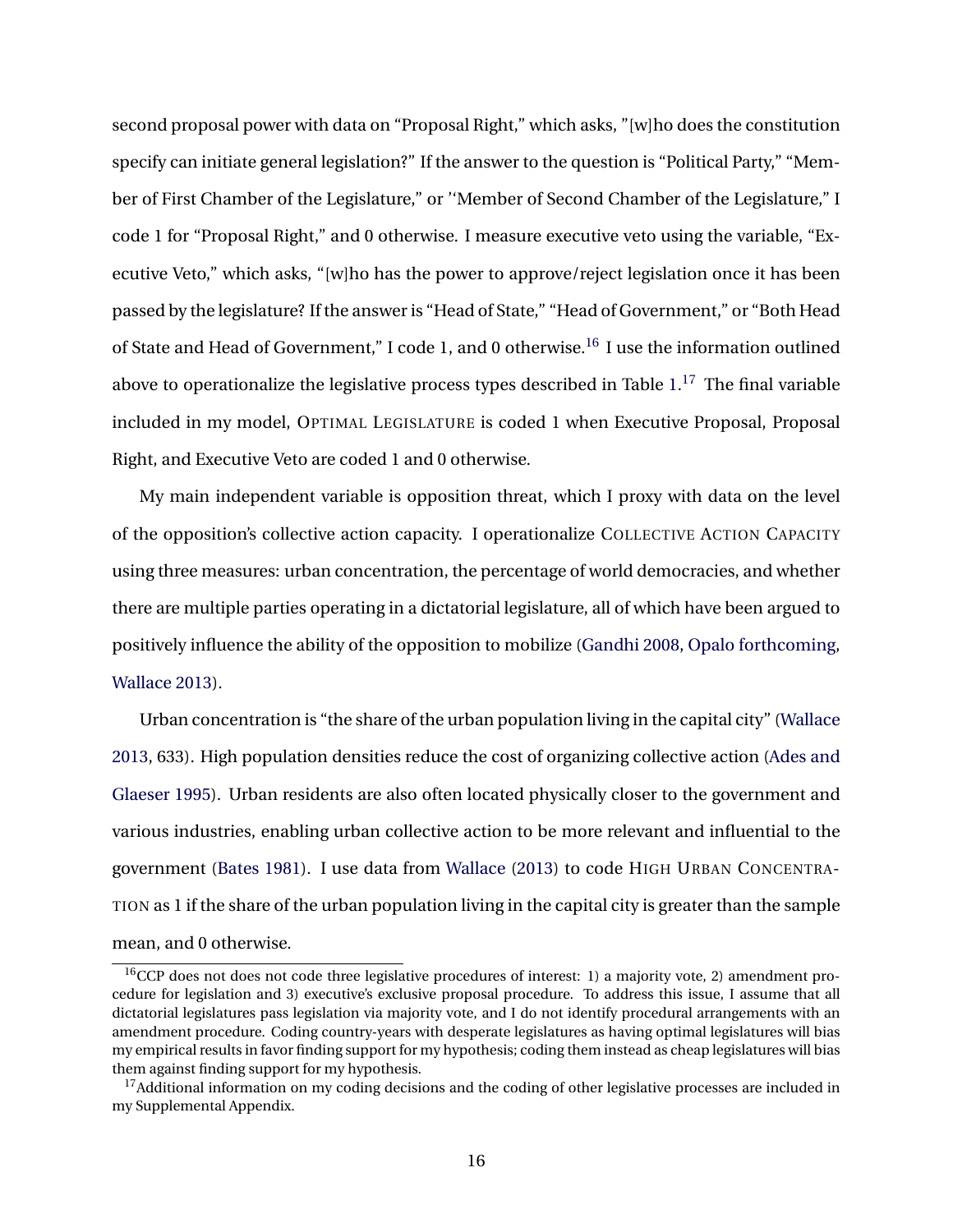Since the collapse of the Soviet Union, the United States and other democracies began imposing military and diplomatic pressure and onditionality for assistance programs on dictatorships ([Bratton and Van de Walle](#page-26-7) [1997](#page-26-7), [Carothers](#page-26-8) [1999](#page-26-8)). Economic assistance became increasingly linked to democratization and human rights ([Nelson and Eglinton](#page-30-9) [1992](#page-30-9), [Stokke](#page-31-10) [2013](#page-31-10)). Such external pressure "may help the opposition mount a challenge and create obstacles for regime trying to answer with repression. This pressure increases as more countries are democratic so that the remaining ones are isolated" [Gandhi](#page-27-0) ([2008](#page-27-0), 96). I code WORLD DEMOCRACY 1 if the the percentage of world democracies in a given year is greater than the sample mean, and 0 otherwise. Finally, I operationalize opposition collective action capacity with whether there are multiple political parties in a legislature. Dictators invite non-regime political parties to participate in a political institution only when threats from them are high enough [\(Gandhi](#page-27-0) [2008](#page-27-0)) and worth monitoring their behavior ([Magaloni](#page-30-10) [2006](#page-30-10)). I create a binary measure of MUL-TIPLE LEGISLATIVE PARTIES using data from [Cheibub, Gandhi and Vreeland](#page-27-8) ([2010](#page-27-8)). It is coded 1 in country-years in which the government has "a legislature with multiple parties" and 0 otherwise.

I include a number of control variables in my models to control for potential confounding variables. First, I control for economic conditions that can affect both the level of the opposition collective action capacity and a dictator's incentives to reduce threats using institutions. High level of economic development can enhance the ability of dissenters to organize coups and uprisings ([Svolik](#page-31-2) [2012\)](#page-31-2). It can also enable dictators to use material means to decrease citizen grievance instead of investing in democratic institutions [\(Ross](#page-31-11) [2013\)](#page-31-11). Thus, I expect that dictatorships with high GDP and GDP growth are less likely to manage opposition threat by strategically designing a legislative process. I include real GDP per capita and the annual percentage change of real GDP per capita from Penn World Table 7.0 [\(Heston, Summers and Aten](#page-28-7) [2011](#page-28-7)) in my models.

Military leaders are argued to care more about the military's integrity than maintaining power in the office [\(Geddes](#page-28-8) [1999\)](#page-28-8). As a result, military leaders rule short period of time and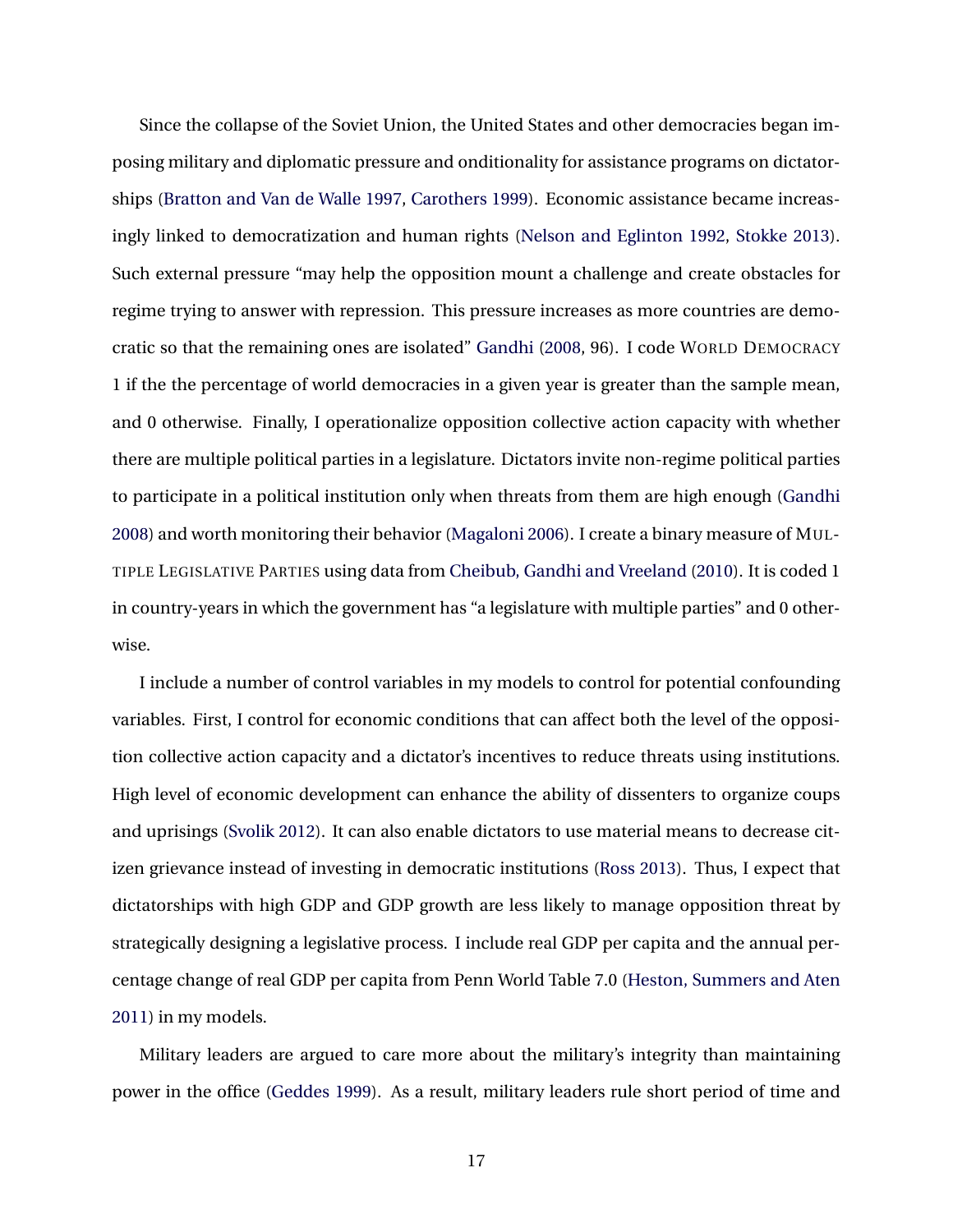quickly hand out the leadership to a democratically elected leader [\(Debs](#page-27-9) [2016,](#page-27-9) [Geddes, Wright](#page-28-9) [and Frantz](#page-28-9) [2014\)](#page-28-9). This characteristics of military leaders are likely to correlated with both of the independent variable and dependent variable. Since their time in the government is short, military leaders are less likely to invest in establishing an institution (e.g., [Gandhi](#page-27-0) ([2008](#page-27-0), 98-101)). Military officers often act as guardians of the nation and redistribute resources to the middle class [\(Albertus](#page-26-9) [2015,](#page-26-9) 108-9). Then military leaders may face a less likelihood of popular dissent than non-military leaders. I account for these relationships by including a variable coded 1 if a country-year is led by military leaders and 0 otherwise ([Cheibub, Gandhi and Vreeland](#page-27-8) [2010\)](#page-27-8).

Similarly, communist leaders, backed by Moscow or Beijing, are more likely to maintain a single-party regime and become resilient to coups and uprisings ([Svolik](#page-31-2) [2012](#page-31-2)). I expect that communist leaders are less likely to manage opposition threats by establishing a more inclusive institution. Due to the expected communist leaders' resilience to coups and uprisings, dissenters may expect high costs of collective action against government and be less likely to participate in protests or revolution. Thus, I include binary variable coded 1 if a country-year is led by Communist Party leaders and 0 otherwise ([Cheibub, Gandhi and Vreeland](#page-27-8) [2010\)](#page-27-8).

Finally, I include a measure of how the domestic economy is open to international markets. Dictators often compete for scarce development resources and entrance into international markets [\(Bratton and Van de Walle](#page-26-7) [1997\)](#page-26-7). To position their countries favorably in the market contest, dictators establish democratic institutions, such as elections [\(Levitsky and Way](#page-29-6) [2002](#page-29-6)). Thus, country-years with high trade openness may increase the likelihood of dictators' use of strategic institutional designs, instead of using repression. The concept of trade openness is also likely to correlated with my independent variable. Countries that have open economy are subject to exogenous shocks from global market conditions, and citizens are less likely develop grievance against the government due to bad economic performance ([Duch and Stevenson](#page-27-10) [2008](#page-27-10)). I control for trade openness, [(Exports + Imports)/GDP], using the replication data in ([Hollyer, Rosendorff and Vreeland](#page-29-7) [2015](#page-29-7)).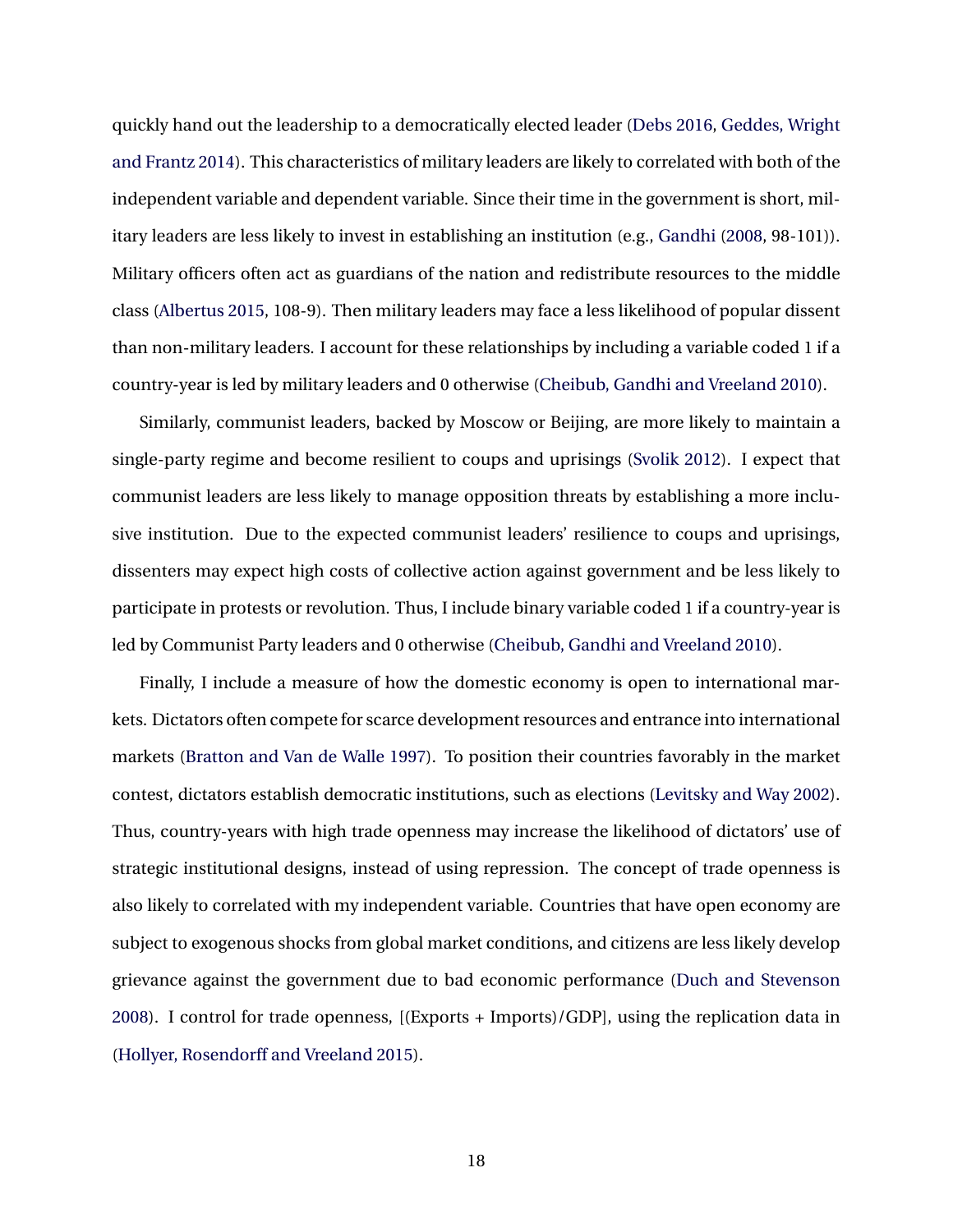### **5.2 Empirical Analyses**

Opposition threat is not randomly assigned; dictators that face threats from the opposition may be systematically different in terms of legislative creation than dictators who do not face such threats. As such, it is difficult to test my hypotheses using conventional methods; to do so requires me to argue that the exact same dictator would have chosen different legislative institutions if s/he faced different levels of opposition threat [\(King and Zeng](#page-29-8) [2006\)](#page-29-8). In order to determine the effect of threat on institutionalization, I need to compare country-years that created faced threat to country-years that did not, but are otherwise identical in every other respect. Few such comparisons exist, and so I approximate this ideal experiment using matching methods. Matching allows us to explicitly address the nonrandom assignment issues associated with threat incidence—to account for the potential confounding effects between the treatment and the outcome and reduce the probability that the results are model dependent [\(King and Zeng](#page-29-8) [2006](#page-29-8)). I use matching methods to calculate the latent probability of observing threat for each unit of observation, match units that have a similar probability, and separate units into either a treatment group (in my case, those units in which threat occurred) and a control group (in our case, those units in which there was no threat).

I have data on many of the observable characteristics that lead governments to experience threat, so use CEM as a preprocessing step before running logit models on my binary binary variable. In particular, I use Coarsened Exact Matching (CEM) to "coarsen" the variables used for matching so that they assume fewer values prior to the matching procedure. CEM then matches dictatorships on the recoded variables ([Hill](#page-28-10) [2010\)](#page-28-10).<sup>[18](#page-19-0)</sup> In doing so, CEM reduces imbalance in the observable covariates by matching unobservable propensity for the high level of opposition threat.[19](#page-19-1) The results are presented in Table [2](#page-20-0).

The coefficients on variables that proxy COLLECTIVE ACTION CAPACITY are all significant

<span id="page-19-1"></span><span id="page-19-0"></span><sup>18</sup>For more information on CEM methods, see [Iacus and King](#page-29-9) [\(2012\)](#page-29-9).

 $19$ The overall imbalance is given by the L1 statistic. L1 is scaled from 0 to 1, where 0 indicates perfect global balance and larger values represent the larger global imbalance. L1= 0.547 for HIGH URBAN CONCENTRATION (compared to the baseline balance of 0.690). L1= 0.528 for WORLD DEMOCRACY (compared to the baseline balance of 0.628). L1= 0.647 for MULTIPLE LEGISLATIVE PARTIES (compared to the baseline balance of 0.749).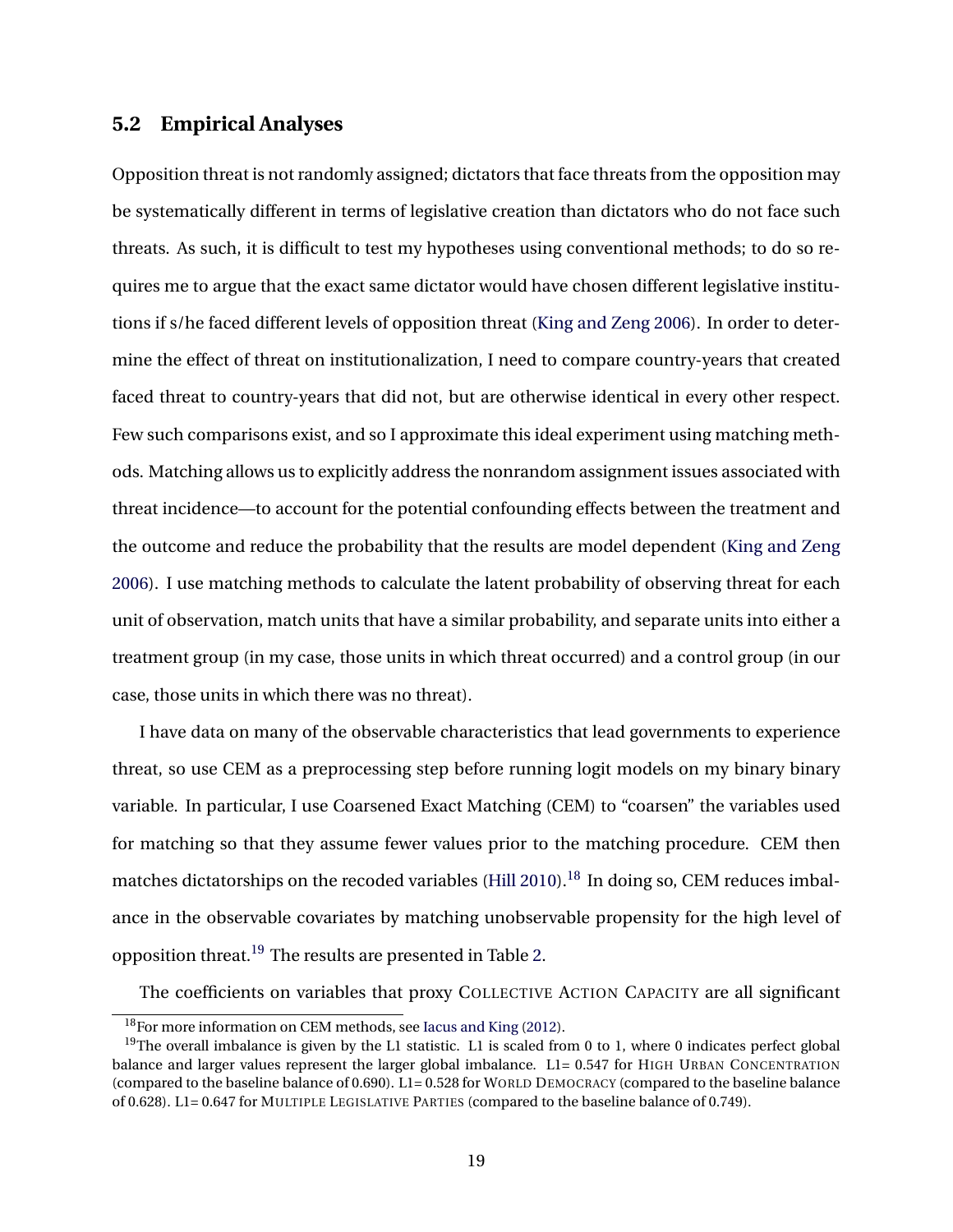|                                     | Dependent variable:             |                        |                         |                         |                         |                         |  |  |
|-------------------------------------|---------------------------------|------------------------|-------------------------|-------------------------|-------------------------|-------------------------|--|--|
|                                     | <b>OPTIMAL LEGISLATURE</b>      |                        |                         |                         |                         |                         |  |  |
| High Urban Concentration            | $0.588^{\ast\,*\,*}$<br>(0.142) | $0.703***$<br>(0.157)  |                         |                         |                         |                         |  |  |
| World Democracy                     |                                 |                        | $0.397***$<br>(0.126)   | $0.524***$<br>(0.146)   |                         |                         |  |  |
| Multiple Legislative Parties        |                                 |                        |                         |                         | $0.434***$<br>(0.130)   | $0.652***$<br>(0.158)   |  |  |
| <b>GDPPC</b>                        |                                 | $-1.824***$<br>(0.269) |                         | $-0.302**$<br>(0.133)   |                         | $-0.577***$<br>(0.207)  |  |  |
| GDPPC Growth                        |                                 | 0.004<br>(0.010)       |                         | $-0.011$<br>(0.012)     |                         | $-0.016$<br>(0.010)     |  |  |
| <b>Trade Openness</b>               |                                 | $0.008***$<br>(0.003)  |                         | $-0.002$<br>(0.002)     |                         | $-0.003$<br>(0.002)     |  |  |
| Military Leader                     |                                 | $1.514***$<br>(0.189)  |                         | $0.862***$<br>(0.164)   |                         | $0.906***$<br>(0.175)   |  |  |
| Communist                           |                                 | $-18.026$<br>(404.767) |                         | $-4.336***$<br>(0.737)  |                         | $-18.342$<br>(378.220)  |  |  |
| Constant                            | $0.447***$<br>(0.092)           | 0.326<br>(0.217)       | $0.591***$<br>(0.093)   | $0.585***$<br>(0.200)   | $0.579***$<br>(0.085)   | $0.976***$<br>(0.182)   |  |  |
| <b>Observations</b>                 | 1,403                           | 1,403                  | 1,299                   | 1,299                   | 1,403                   | 1,403                   |  |  |
| Log Likelihood<br>Akaike Inf. Crit. | $-637.346$<br>1.278.693         | $-448.037$<br>910.074  | $-617.556$<br>1,239.111 | $-536.791$<br>1,087.582 | $-705.333$<br>1,414.665 | $-570.491$<br>1.154.981 |  |  |

#### <span id="page-20-0"></span>Table 2: Relationship between Opposition Threat and Legislative Process

*Note: ∗*p*<*0.1; *∗∗*p*<*0.05; *∗∗∗*p*<*0.01

and in the predicted (positive) direction. Columns two and three show that dictators are more likely to institute an OPTIMAL LEGISLATURE in areas of high urban concentration. Columns four and five show that dictators are more likely to institute an OPTIMAL LEGISLATURE if 45% or more of the world's countries are democratic. Columns six and seven indicate that dictators are more likely to institute OPTIMAL LEGISLATURE when they allow multiple parties to participate in the dictatorial legislature. In order to show the substantive effect of my measures of opposition threat on the probability of a dictator instituting optimal legislative institutions, I estimate the predicted probability of OPTIMAL LEGISLATURE and calculate the difference in predicted probabilities across the range of my main independent variable. To do so, I first estimate the probability of OPTIMAL LEGISLATURE in a country-year in which urban concentration is low (proxying for low collective action capacity). Next, I estimate the probability of OPTIMAL LEG-ISLATURE in a country-year in which urban concentration is high (proxying for high collective action capacity). $20$ 

<span id="page-20-1"></span><sup>&</sup>lt;sup>20</sup>I compute predicted probabilities for country-years that are non-military and non-communist. For other continuous variables, I set the value of the independent variable at the in-sample mean. Other variations of these choices are available in my Supplemental Appendix.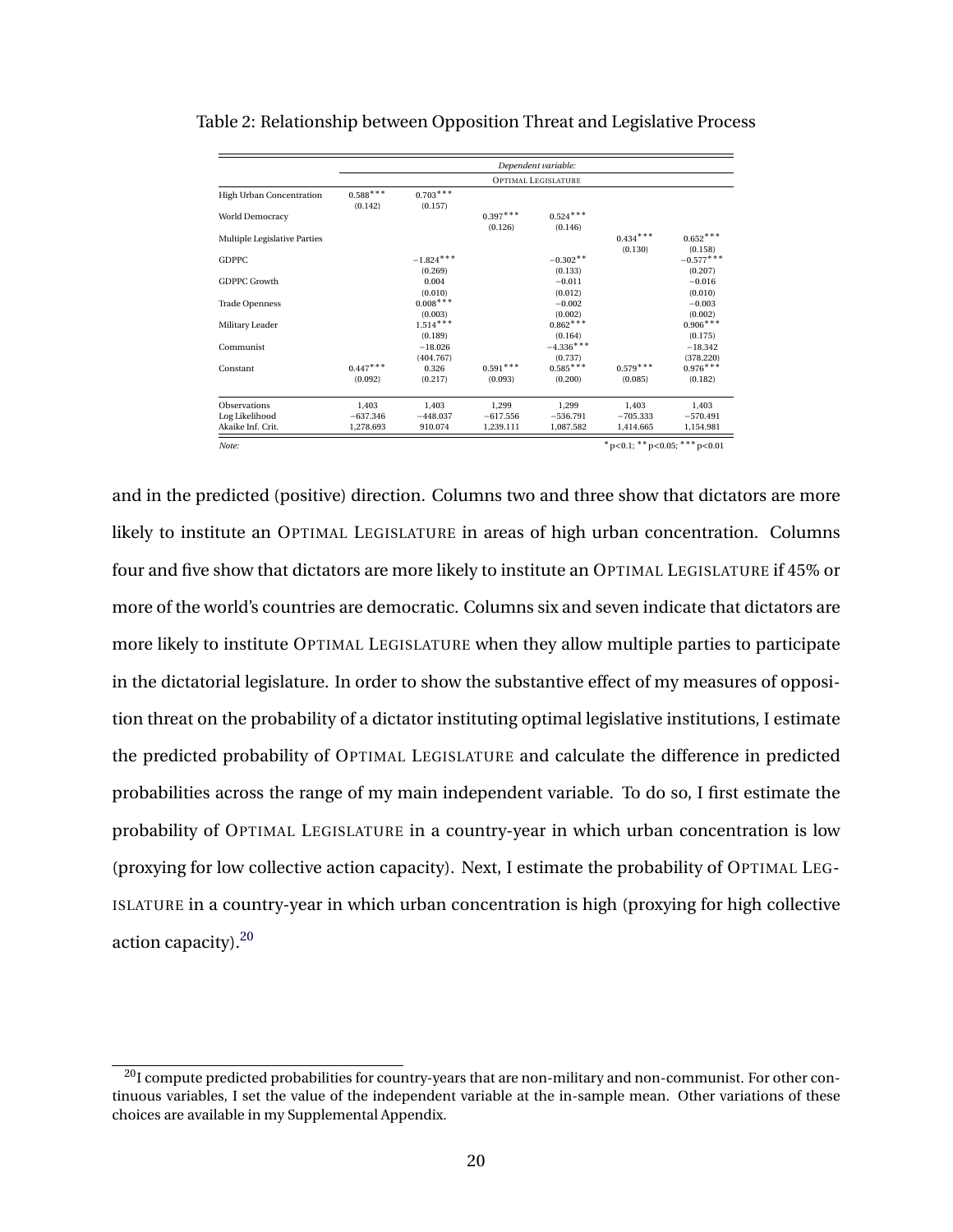<span id="page-21-0"></span>

Low World Democracy<br>High World Democracy Increased Mean Expected Prob. (+20.05%) Density  $\sim$  $\circ$  $1.0$  $0.0$  $0.2$  $0.4$  $0.6$  $0.8$ 

Figure 10: Change in the Expected Probability with Low (Dashed Line) and High Urban Concentrations (Continuous Line)

Figure 11: Change in the Expected Probability with Low (Dashed Line) and High level of World Democracy (Continuous Line)

Figure [10](#page-21-0) shows the distribution of the expected probability of OPTIMAL LEGISLATURE with low and high urban concentration. The mean expected probability with a low urban concentration is 45.9% (34.5%, 57.34%), whereas the mean expected probability with a high urban concentration is 72.9% (45.9%, 72.0%). Dictatorships with high urban concentration are approximately 26.1% more likely to institute optimal legislative procedures as compared to dictatorships with low urban concentration. The results in Figure [11](#page-21-0) are substantively similar; dictatorships are more likely to create an OPTIMAL LEGISLATURE when the level of world democracy is high. The mean expected probability with a low level of world democracy is 33.8% (23.6%, 44.8%). By comparison, the mean expected probability with a high level of world democracy is 53.8% (37.6%, 69.2%). Dictatorships with high levels of world democracy are approximately 20.1% more likely to institute an OPTIMAL LEGISLATURE.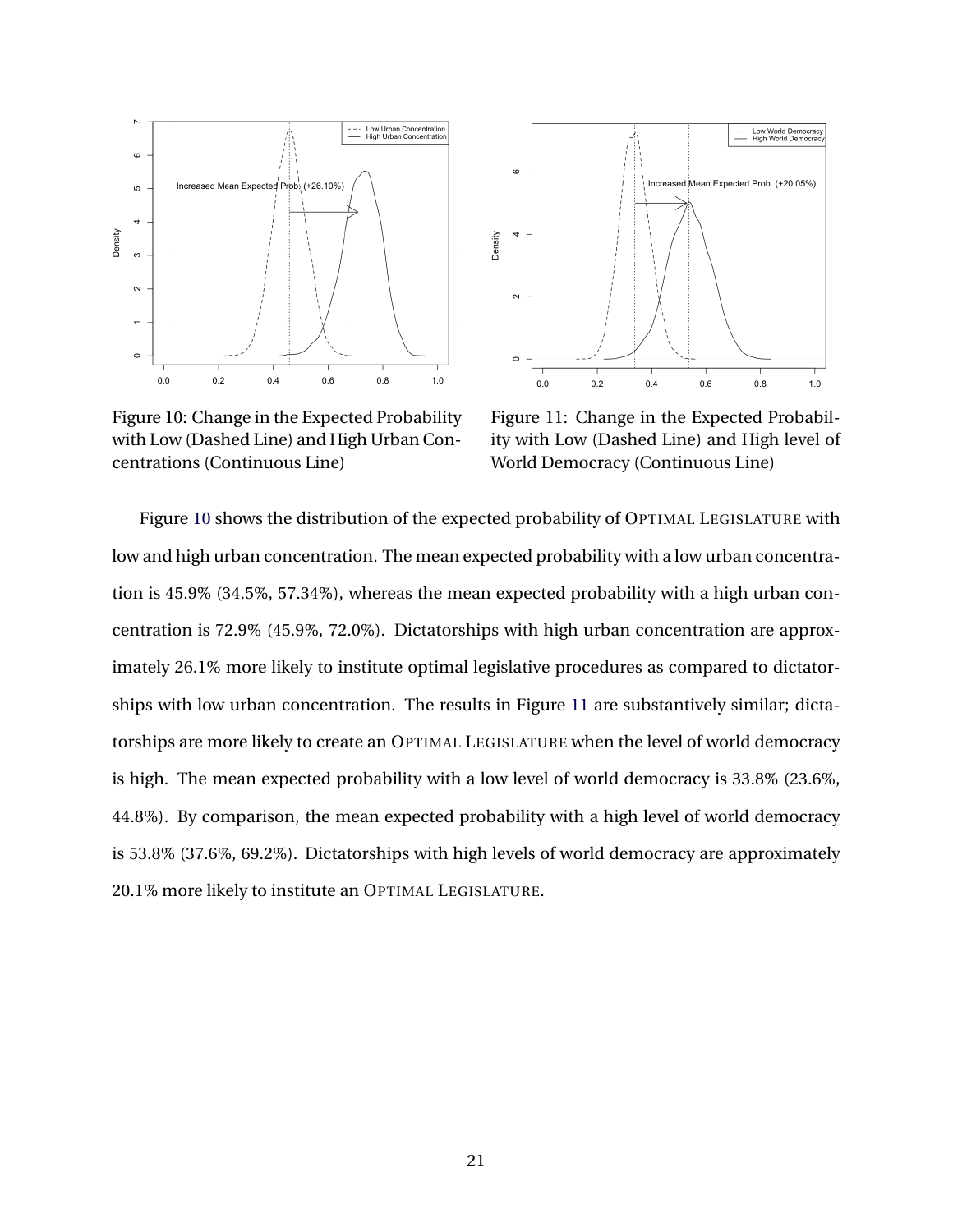<span id="page-22-0"></span>

Figure 12: Change in the Expected Probability with No Party or a Single party (Dashed Line) and Multiple Parties in a Legislature (Continuous Line)

Now I turn to the substantive relationship between number of parties in a legislature and the dictator's choice of legislative process. Figure [12](#page-22-0) shows the distribution of the expected probability of instituting an OPTIMAL LEGISLATURE for country-years with and without multiple parties in a legislature. The mean expected probability with no party or a single party in a legislature is 43.6% (30.6%, 57.0%), while the mean expected probability with multiple parties in a legislature is 68.2% (50.8%, 82.7%). Dictatorships with multiple parties in a legislature are approximately 26.61% more likely to institute OPTIMAL LEGISLATURE than dictatorships with fewer than two parties in the legislature. As such, these results support my expectation that the predicted probability of a dictator creating an OPTIMAL LEGISLATURE is greater when oppositional collective action capacity is high compared to when it is low.

Although the use of matching is important in accounting for the non-random nature of my treatment variable, matching methods generally optimize on only one of two factors. CEM techniques maximize the sample size with a fixed level of imbalance decided ex-ante; other techniques, such as propensity score or Mahalanobis distance matching, minimize imbalance with a matched sample size that is fixed ex ante. Making decisions about these tradeoffs ex ante can be problematic for two reasons. First, although using a smaller sample size reduces model dependency, it can create "unacceptably" high variance ([King, Lucas and Nielsen](#page-29-10) [2017\)](#page-29-10). Sec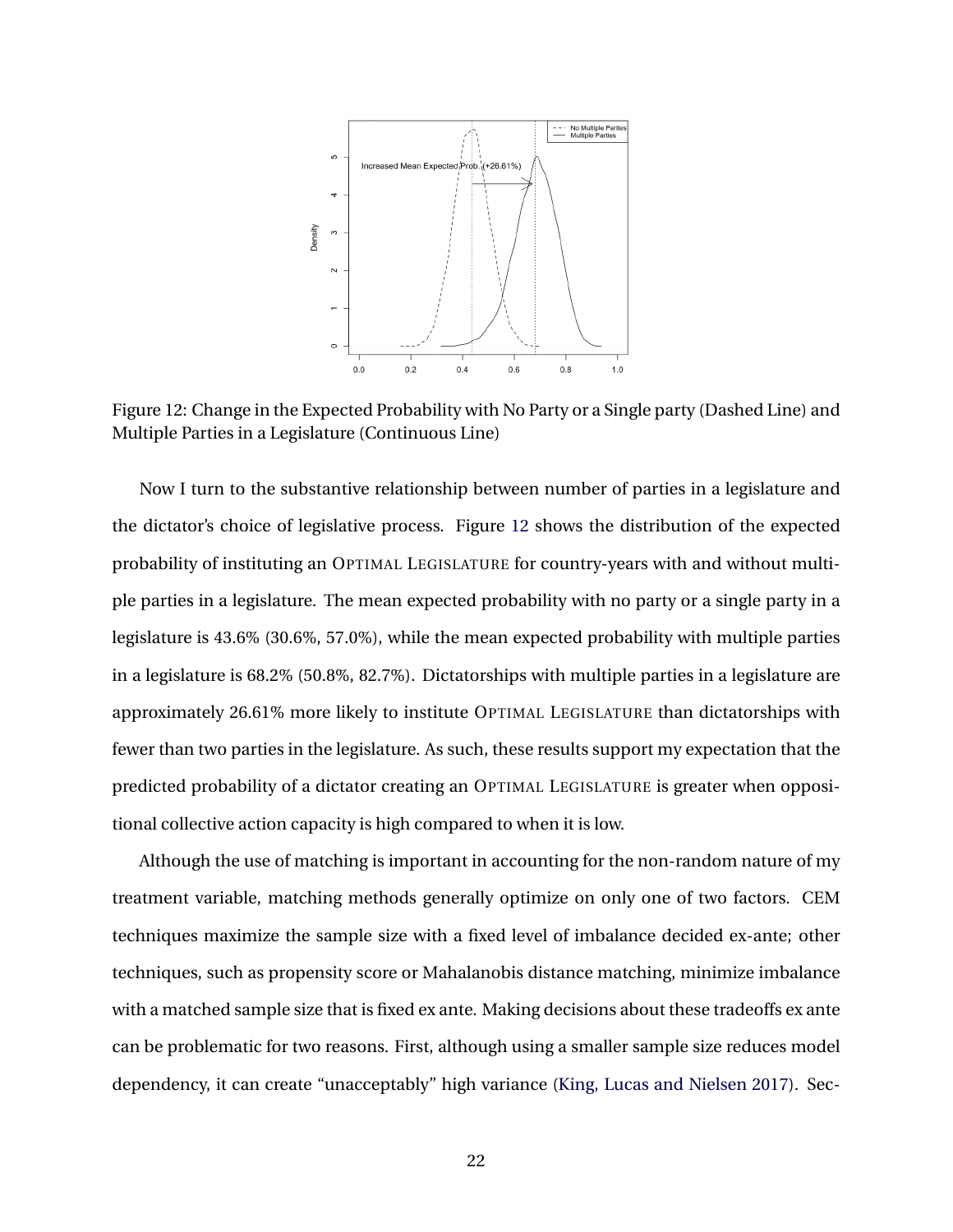ond, when a larger sample size can be used to generate create a smaller variance, coefficients will often suffer from high levels of imbalance, leading to concerns of model dependence and bias ([King, Lucas and Nielsen](#page-29-10) [2017\)](#page-29-10). To address these concerns, I use the "Matching Frontier," an algorithm that minimizes country-year imbalance for each sample size in a dataset [\(King,](#page-29-10) [Lucas and Nielsen](#page-29-10) [2017\)](#page-29-10). The algorithm allows researchers to preprocess the data and visualize the effects of independent variables for each sample size. I preprocess the data by calculating Mahalanobis Discrepancy with covariates used as control variables in the previous logit regressions. Figure [13](#page-23-0) presents the matching frontiers for each independent variable and shows their effects across sample size.

<span id="page-23-0"></span>

Figure 13: Matching Frontier Results

My results using CEM matching are robust to using the matching frontier. The top right panel of Figure [13](#page-23-0) is the matching frontier for HIGH URBAN CONCENTRATION. The y-axis in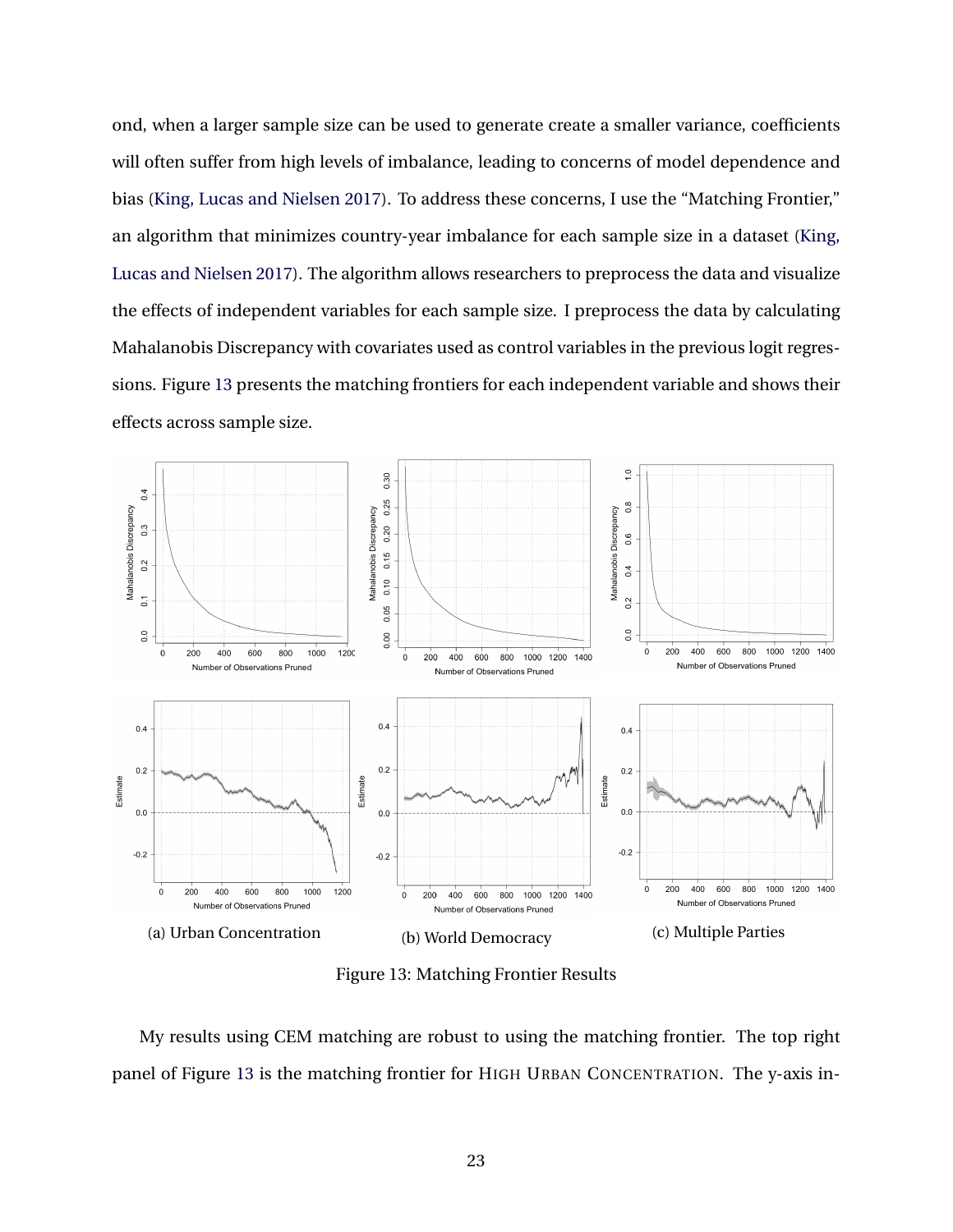dicates the imbalance proxied with the Mahalanobis Discrepancy.<sup>[21](#page-24-0)</sup> Mahalanobis Discrepancy varies from 0 (which represents the lowest level of imbalance in the sample) to 1 (which represents the highest level of imbalance in the sample). The x-axis shows the number of observation pruned for matching. In the dataset for HIGH URBAN CONCENTRATION, I have 1299 country-year observations. The reduction in imbalance is steep until about 300 observations are pruned. In the datasets for WORLD DEMOCRACY and MULTIPLE LEGISLATIVE PARTIES, I have 1403 country-year observations. As depicted in the center and right top panels of Figure [13,](#page-23-0) the reduction in imbalance is steep until about 400 observations are pruned. After that point, the benefit of reducing sample size becomes smaller.

In support of my hypotheses, the bottom left panel of Figure [13](#page-23-0) presents the estimated effect of HIGH URBAN CONCENTRATION on the creation of an OPTIMAL LEGISLATURE along the frontier. The coefficients on HIGH URBAN CONCENTRATION stay mostly positive until after more than 1000 country-years are pruned, when they become negative. The center and right bottom panels of Figure [13](#page-23-0) display the estimated effect of WORLD DEMOCRACY and MULTIPLE LEGISLA-TIVE PARTIES, respectively. The coefficients of these two variables are positive. As the majority of samples are pruned, I observe an expected high level of variance in the values of coefficients ([King, Lucas and Nielsen](#page-29-10) [2017](#page-29-10)). The coefficient estimates of all three variables are positive across the majority of the frontier. Overall, the results from the Matching Frontier are robust to changes in the sample size assumptions required by the Coarsened Exact Matching techniques, which provides additional support for the hypothesized relationship between opposition threat and legislative process.

# **6 Conclusion**

This paper is the first to examine the relationship between the design of dictatorial legislatures and the opposition's collective action capacity. Dictators can strategically arrange legislative

<span id="page-24-0"></span><sup>&</sup>lt;sup>21</sup>Mahalanobis distance is a transformed version of Euclidean distance to remove the effect of the unit magnitude from results. Values of variables are transformed so that their variance is 1.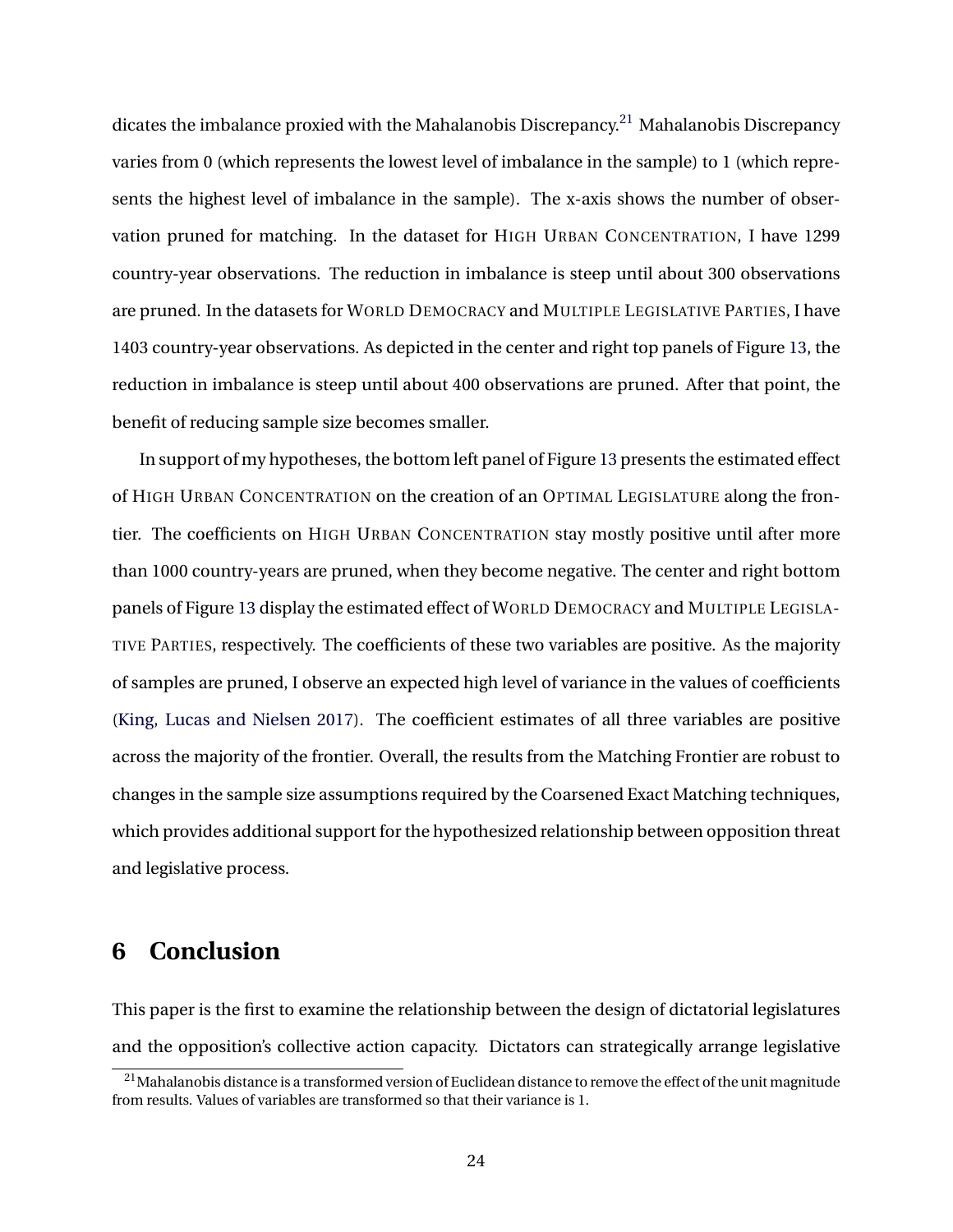procedures in response to threatening opposition groups who have the capacity to engage in collective action. In a departure from previous work, I identify the legislature design that best enables dictators to make the legislative process more inclusive while simultaneously minimizing potential policy loss. Using spatial models, I show that the dictator's optimal legislative procedure—the procedure that best "buys" off the opposition and minimizes dictatorial policy loss—is one that gives the opposition the power to make a second proposal coupled with executive veto. I find empirical support for the hypothesis that dictators are more likely to establish optimal legislative procedures when threats from the opposition are high and show high urban concentration, high proportion of world democracy, and multi-partisan legislatures to be positively associated with the 'ideal' legislative arrangement.

This study aims to motivate further study on the procedural arrangements of a legislative process. By closely examining procedural arrangements, we can expand understanding about why legislatures sometimes seem to be window-dressing institution and other times result in effective policy change. Future research should continue to examine the relationship between legislative arrangements and policy outcomes. Furthermore, my research suggests that procedural arrangements are a reflection of dictators' preferences, which are often unobservable. The mere presence of a legislature cannot tell us whether dictators are willing to provide an inclusive legislative process or produce investment-friendly policies. Instead, careful examination of procedural arrangements serve as a tool to learn about dictator's preferences and inform the decision-making of advocates and policy-makers.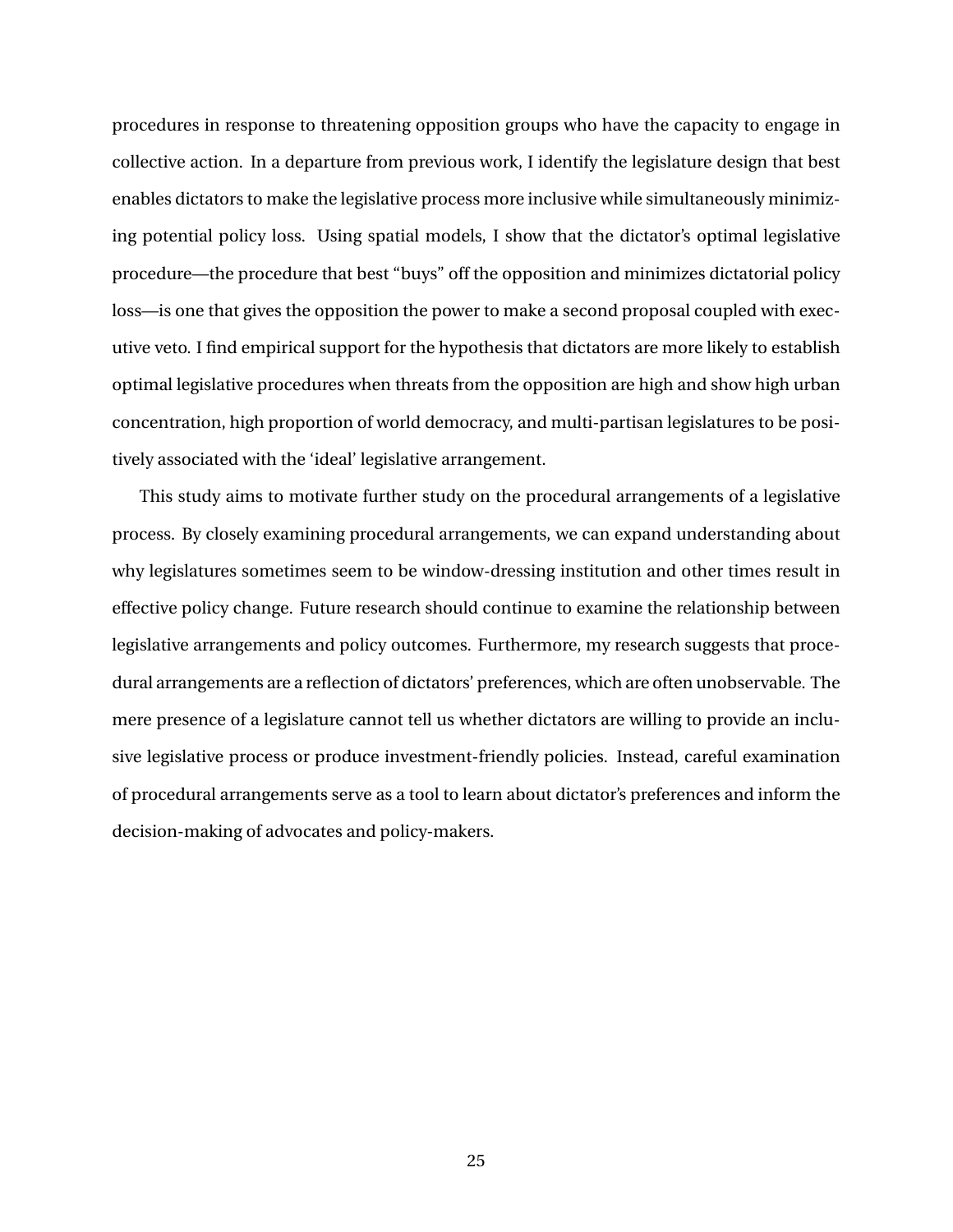# **References**

- <span id="page-26-5"></span>Ades, Alberto F and Edward L Glaeser. 1995. "Trade and circuses: explaining urban giants." *The Quarterly Journal of Economics* 220(2):295–227.
- <span id="page-26-9"></span>Albertus, Michael. 2015. "Explaining patterns of redistribution under autocracy: the case of Peru's revolution from above." *Latin American Research Review* pp. 107–134.
- <span id="page-26-6"></span>Bates, Robert H. 1981. *Markets and states in tropical Africa: the political basis of agricultural policies*. University of California Press.

<span id="page-26-0"></span>BBC. 2008. "Kenya rivals agree to share power.". **URL:** *http://news.bbc.co.uk/2/hi/africa/7268903.stm*

<span id="page-26-4"></span>Black, Duncan, Robert Albert Newing, Iain McLean, Alistair McMillan and Burt L Monroe. 1958. *The theory of committees and elections*. Cambridge University Press.

<span id="page-26-2"></span>Boix, Carles. 2003. *Democracy and Redistribution*. Cambridge: Cambridge University Press.

- <span id="page-26-1"></span>Boix, Carles and Milan W Svolik. 2008. The foundation of limited authoritarian government: institutions and power-sharing in dictatorships. Dictatorships: Their Governance and Social Consequences Conf., Princeton Univ., Princeton, NJ.
- <span id="page-26-3"></span>Boix, Carles and Milan W Svolik. 2013. "The foundations of limited authoritarian government: Institutions, commitment, and power-sharing in dictatorships." *Journal of Politics* 75(2):300– 316.
- <span id="page-26-7"></span>Bratton, Michael and Nicholas Van de Walle. 1997. *Democratic experiments in Africa: Regime transitions in comparative perspective*. Cambridge University Press.
- <span id="page-26-8"></span>Carothers, Thomas. 1999. *Aiding Democracy Abroad: The Learning Curve*. Endowment for International Peace.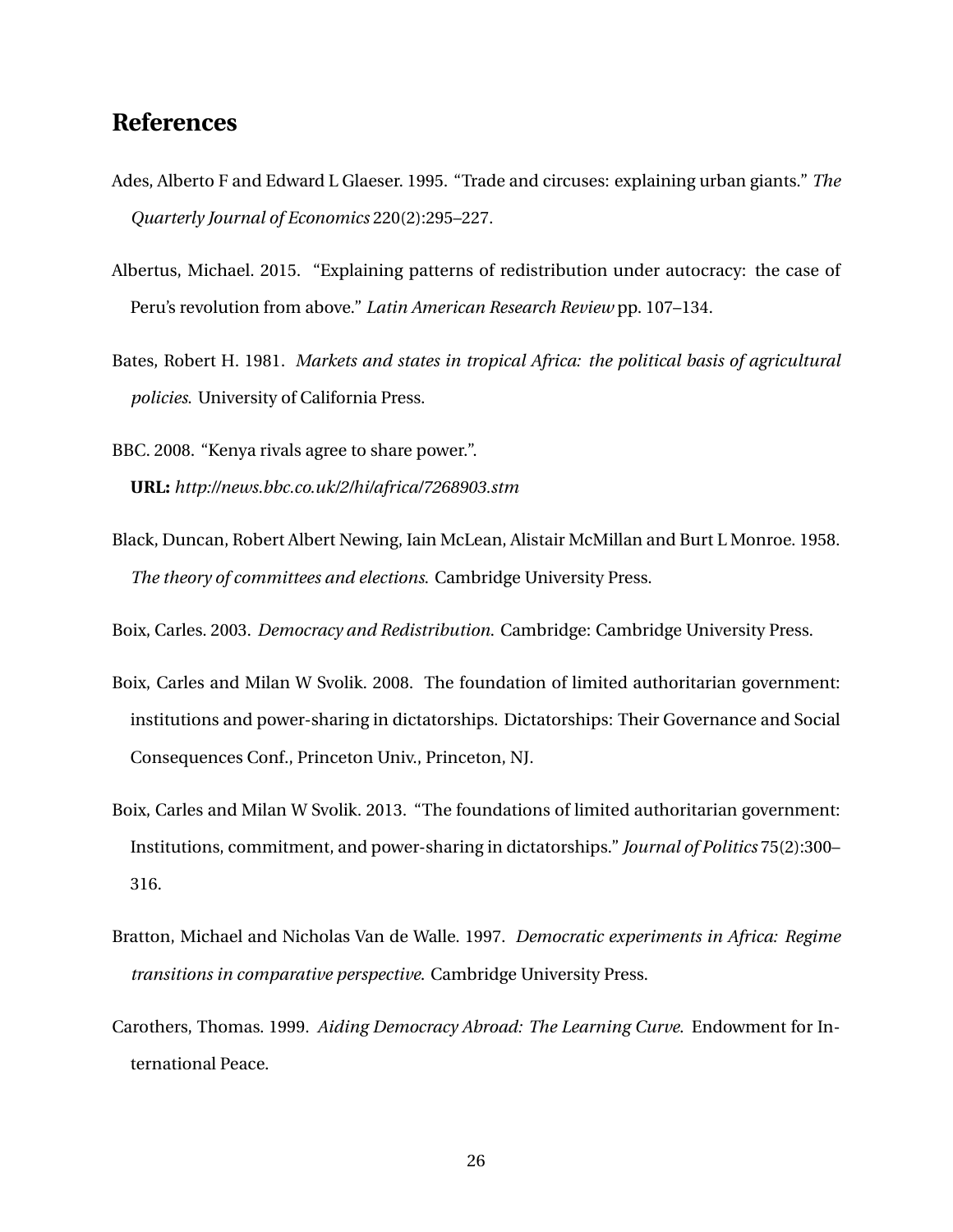- <span id="page-27-2"></span>Casper, Brett Allen and Scott A Tyson. 2014. "Popular Protest and Elite Coordination in a Coup d'état." *Journal of Politics* 76(2):548–564.
- <span id="page-27-8"></span>Cheibub, José Antonio, Jennifer Gandhi and James Raymond Vreeland. 2010. "Democracy and Dictatorship Revisited." *Public Choice* 143(1):67–101.
- <span id="page-27-1"></span>Conrad, Courtenay R. 2011. "Constrained Concessions: Beneficent Dictatorial Responses to the Domestic Political Opposition." *International Studies Quarterly* .
- <span id="page-27-3"></span>Davenport, Christian. 2007. "State Repression and Political Order." *Annual Review of Political Science* 10:1–23.
- <span id="page-27-9"></span>Debs, Alexandre. 2016. "Living by the Sword and Dying by the Sword? Leadership Transitions in and out of Dictatorships." *International Studies Quarterly* 60(1):73–84.
- <span id="page-27-5"></span>Den Hartog, Chris and Nathan W Monroe. 2011. *Agenda Setting in the US Senate: Costly Consideration and Majority Party Advantage*. New York: Cambridge University Press.

<span id="page-27-4"></span>Downs, Anthony. 1957. *An Economic Theory of Democracy*. New York: Harper and Row.

- <span id="page-27-10"></span>Duch, Raymond M and Randolph T Stevenson. 2008. *The economic vote: How political and economic institutions condition election results*. Cambridge University Press.
- <span id="page-27-7"></span>Elkins, Zachary, Tom Ginsburg and James Melton. 2016. "Characteristics of National Constitutions, Version 2.0.".
- <span id="page-27-6"></span>Fong, Christian, Chad Hazlett and Kosuke Imai. 2018. "Covariate balancing propensity score for a continuous treatment: application to the efficacy of political advertisements." *The Annals of Applied Statistics* 12(1):156–177.
- <span id="page-27-0"></span>Gandhi, Jennifer. 2008. *Political institutions under dictatorship*. Cambridge University Press Cambridge.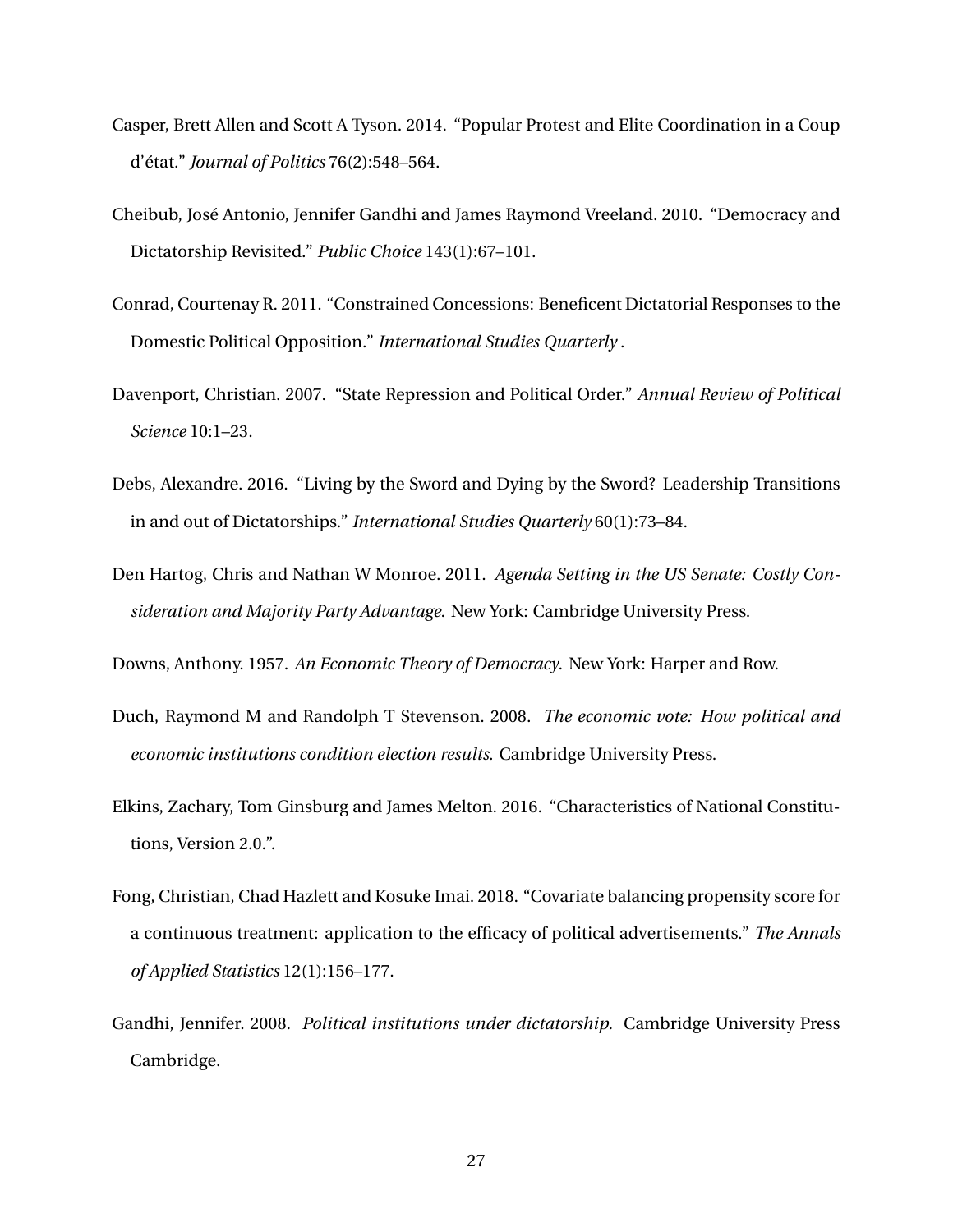- <span id="page-28-4"></span>Gandhi, Jennifer and Adam Przeworski. 2006. "Cooperation, Cooptation, and Rebellion Under Dictatorships." *Economics and Politics* 18(1):1–26.
- <span id="page-28-2"></span>Gandhi, Jennifer and Adam Przeworski. 2007. "Authoritarian institutions and the survival of autocrats." *Comparative Political Studies* .
- <span id="page-28-6"></span>Gandhi, Jennifer and Ellen Lust-Okar. 2009. "Elections under authoritarianism." *Annual Review of Political Science* 12:403–422.
- <span id="page-28-8"></span>Geddes, Barbara. 1999. Authoritarian breakdown: empirical test of a game theoretic argument. Annu. Meet. Am. Polit. Sci. Assoc., Atlanta, GA.
- <span id="page-28-9"></span>Geddes, Barbara, Joseph Wright and Erica Frantz. 2014. "Autocratic breakdown and regime transitions: A new data set." *Perspectives on Politics* 23(3):313–331.
- <span id="page-28-3"></span>Gehlbach, Scott and Philip Keefer. 2011. "Investment without democracy: Ruling-party institutionalization and credible commitment in autocracies." *Journal of Comparative Economics* 39(2):123–139.
- <span id="page-28-5"></span>Gehlbach, Scott and Philip Keefer. 2012. "Private investment and the institutionalization of collective action in autocracies: ruling parties and legislatures." *Journal of Politics* 74(2):621– 635.
- <span id="page-28-0"></span>Gettleman, Jeffrey. 2008. "Kenya Rivals Reach Peace Agreement.". **URL:** *https://www.nytimes.com/2008/02/29/world/africa/29kenya.html*
- <span id="page-28-1"></span>Hassan, Mai. 2015. "Continuity despite change: Kenya's new constitution and executive power." *Democratization* 22(4):587–609.

<span id="page-28-7"></span>Heston, Alan, Robert Summers and Bettina Aten. 2011. "Penn World Table Version 7.0.".

<span id="page-28-10"></span>Hill, Daniel W. 2010. "Estimating the Effects of Human Rights Treaties on State Behavior." *Journal of Politics* 72(4):1161–1174.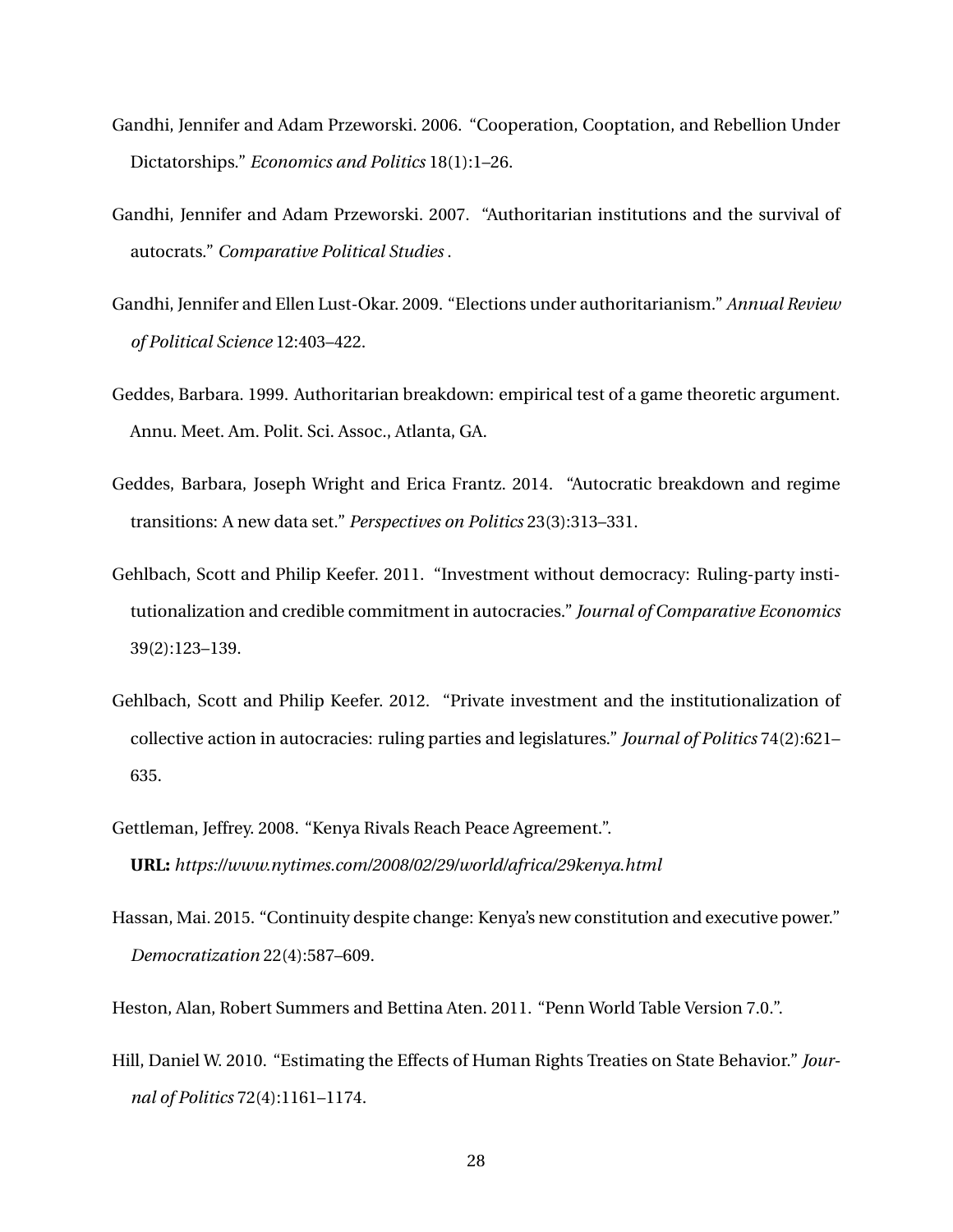- <span id="page-29-4"></span>Hirano, Keisuke and Guido W Imbens. 2004. "The propensity score with continuous treatments." *Applied Bayesian modeling and causal inference from incomplete-data perspectives* 226164:73–84.
- <span id="page-29-7"></span>Hollyer, James R., B. Peter Rosendorff and James Raymond . Vreeland. 2015. "Transparency, protest, and autocratic instability." *American Political Science Review* 109(4):764–784.

<span id="page-29-2"></span>Hotelling, Harold. 1929. "Stability in Competition." *Economic Journal* 39:41–57.

- <span id="page-29-9"></span>Iacus, Stefano M and Gary King. 2012. "How coarsening simplifies matching-based causal inference theory." *Milan, Italy: Department of Economics, Business and Statistics, University of Milan* .
- <span id="page-29-5"></span>Imai, Kosuke and Marc Ratkovic. 2014. "Covariate balancing propensity score." *Journal of the Royal Statistical Society: Series B (Statistical Methodology)* 76(1):243–263.
- <span id="page-29-1"></span>Jenkins, Jeffery A and Nathan W Monroe. 2016. "On Measuring Legislative Agenda-Setting Power." *American Journal of Political Science* 60(1):158–174.
- <span id="page-29-10"></span>King, Gary, Christopher Lucas and Richard Nielsen. 2017. "The Balance-Sample Size Frontier in Matching Methods for Causal Inference." *American Journal of Political Science* 61(2):473–489.
- <span id="page-29-8"></span>King, Gary and Langche Zeng. 2006. "The dangers of extreme counterfactuals." *Political Analysis* 14(2):131–159.
- <span id="page-29-6"></span>Levitsky, Steven and Lucan Way. 2002. "The rise of competitive authoritarianism." *Journal of democracy* 13(2):51–65.
- <span id="page-29-3"></span>Little, Andrew T. 2012. "Elections, fraud, and election monitoring in the shadow of revolution." *Quarterly Journal of Political Science* 7(3):249–283.
- <span id="page-29-0"></span>Lohmann, Susanne. 1994. "The Dynamics of Informational Cascades: The Monday Demonstrations in Leipzig, East Germany, 1989-1991." *World Politics* 47:42–101.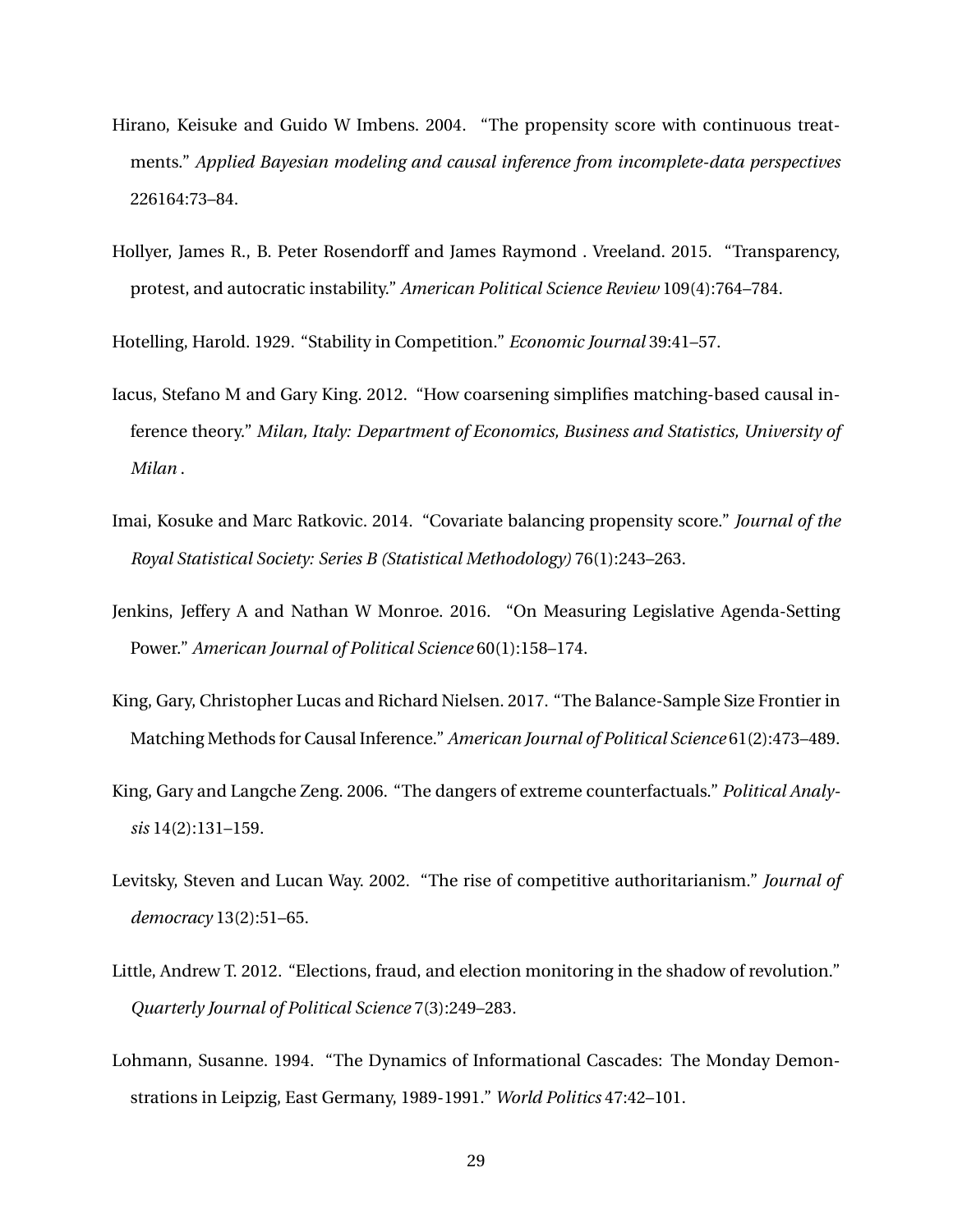<span id="page-30-0"></span>Lust-Okar, Ellen. 2005. *Structuring conflict in the Arab world: Incumbents, opponents, and institutions*. Cambridge University Press.

<span id="page-30-1"></span>Luttwak, Edward. 1968. *Coup d'Etat, a practical handbook*. Harvard University Press.

- <span id="page-30-10"></span>Magaloni, Beatriz. 2006. *Voting for autocracy: Hegemonic party survival and its demise in Mexico*. Cambridge University Press Cambridge.
- <span id="page-30-6"></span>Negretto, Gabriel L. 2013. *Making constitutions: presidents, parties, and institutional choice in Latin America*. Cambridge University Press.
- <span id="page-30-9"></span>Nelson, Joan M and Stephanie J Eglinton. 1992. *Encouraging democracy: what role for conditioned aid?* Washington, DC: Overseas Development Council.
- <span id="page-30-4"></span>Noble, Ben. 2018. "Authoritarian Amendments: Legislative Institutions as Intraexecutive Constraints in Post-Soviet Russia." *Comparative Political Studies* pp. 1–38.
- <span id="page-30-8"></span>Opalo, Ken Ochieng'. forthcoming. "Constrained Presidential Power in Africa? Legislative Independence and Executive Rule-Making in Kenya, 1963-2013." *British Journal of Political Science* .
- <span id="page-30-5"></span>Pepinsky, Thomas. 2014. "The institutional turn in comparative authoritarianism." *British Journal of Political Science* 44(2):631–653.
- <span id="page-30-2"></span>Powell, Jonathan M and Clayton L Thyne. 2011. "Global instances of coups from 1950 to 2010: A new dataset." *Journal of Peace Research* 48(2):249–259.
- <span id="page-30-3"></span>Ritter, Emily Hencken and Courtenay R Conrad. 2016. "Human rights treaties and mobilized dissent against the state." *The Review of International Organizations* 11(4):449–475.
- <span id="page-30-7"></span>Romer, Thomas and Howard Rosenthal. 1978. "Political Resource Allocation, Controlled Agendas, and the Status Quo." *Public Choice* 33:27–43.